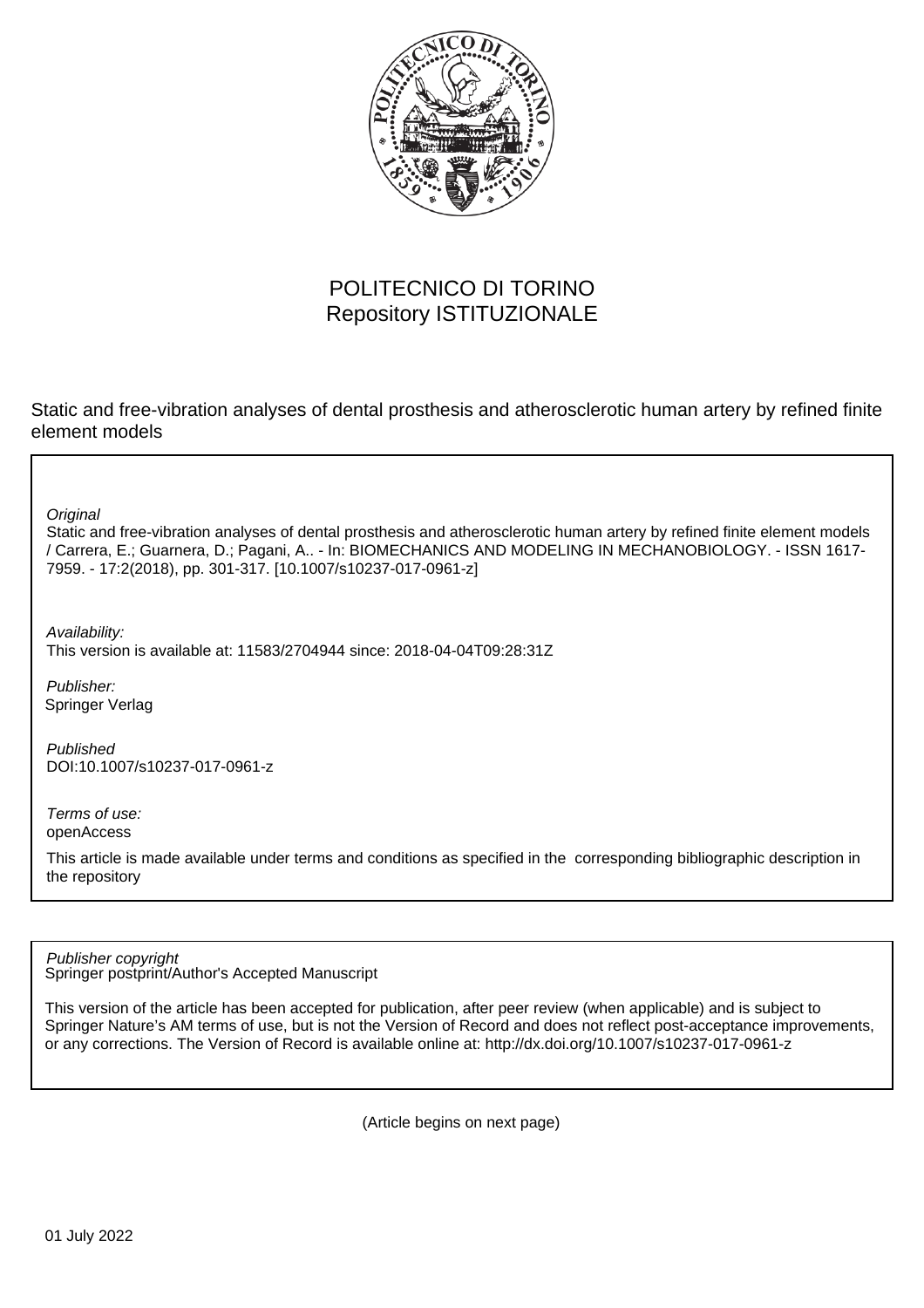# Static and free-vibration analyses of dental prosthesis and atherosclerotic human artery by refined finite element models

E. Carrera D. Guarnera A. Pagani

Mul<sup>2</sup> , Department of Mechanical and Aerospace Engineering Politecnico di Torino Corso Duca degli Abruzzi 24, 10129 Torino, Italy

Static and modal responses of representative bio-mechanical structures are investigated in this paper by employing higher-order theories of structures and finite element approximations. Refined models are implemented in the domain of the Carrera Unified Formulation (CUF), according to which low- to high-order kinematics can be postulated as arbitrary and, eventually, hierarchical expansions of the generalized displacement unknowns. By using CUF along with the principle of virtual work, the governing equations are expressed in terms of fundamental nuclei of finite element arrays. The fundamental nuclei are invariant of the theory approximation order and can be opportunely employed to implement variable kinematics theories of bio-structures. In this work, static and free vibration analyses of an atherosclerotic plaque of a human artery and a dental prosthesis are discussed. The results from the proposed methodologies highlight a number of advantages of CUF models with respect to already established theories and commercial software tools. Namely, (i) CUF models can represent correctly the higher-order phenomena related to complex stress/strain field distributions and coupled mode shapes; (ii) bio-structures can be modelled in a component-wise sense by only employing the physical boundaries of the problem domain and without making any geometrical simplification. This latter aspect, in particular, can be currently accomplished only by using three-dimensional analysis, which may be computationally unbearable as complex bio-systems are considered.

# 1 Introduction

Biomechanics plays a fundamental role in modern science and research. The application of engineering tools in support of traditional medicine has been a success over the last decades. As an example, the advent of non-invasive, high-resolution imaging like ultrasounds or magnetic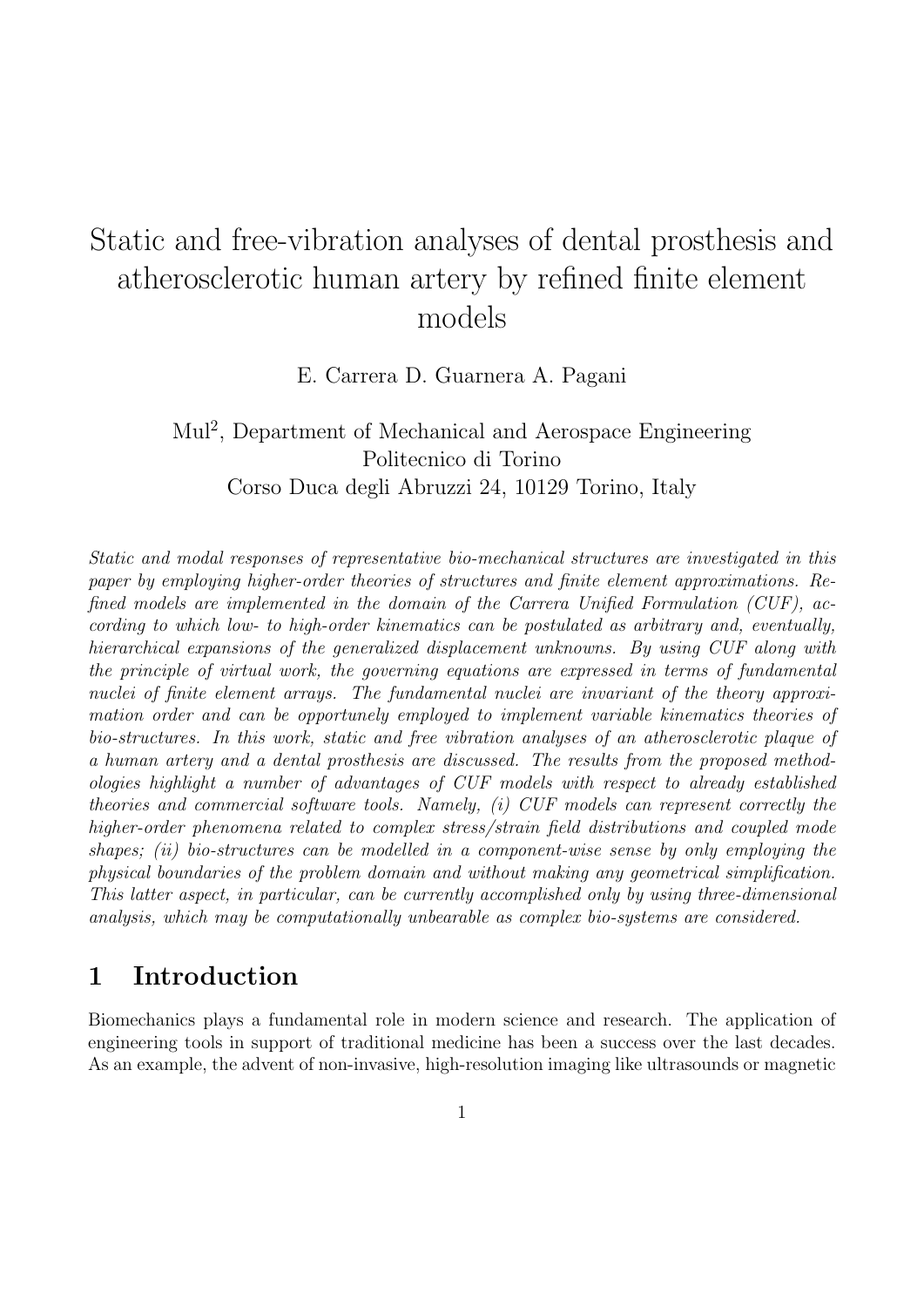resonance, together with the growth and the improvement of numerical modelling, filled the gaps of in vivo tests difficulties.

The human body is a complex grouping of different sub-systems, each of which with its own peculiarities and challenges from the modelling standpoint. Many works in the literature proposed mathematical models for compliant bio-structures. Some difficulties related to mechanical properties of soft tissues were analyzed in the pionering text by Fung [1]. The same author developed models to study the blood circulation and the growth of the bio-structures, see [2] and [3]. More recently, Evans [4] analyzed the whole muscle-skeletal apparatus and, subsequently, Hatze [5] proposed a set of control equations for the same system. In this context, it is possible to find outstanding studies about the dynamic modelling of bones (Frost [6]) and spine (Schultz [7]). Other works on the skeletal muscles focussed on the neural nature of the stimulus and the fibrous constitution. Famous examples are those who led to Hill's equation [8] and the introduction of the cross-bridge Huxley's theory [9]. Also, mathematical models of the heart were developed along the past decades to understand the complex behavior of this organ. The properties of cardiac fibers, for example, were studied in detail by Brady [10]. Many other authors, on the other hand, wrote about the mechanical behavior of the myocardium, see for example Edman and Nilsson [11] and Frank and Langer [12]. The same Fung, who is considered one of the precursor of bio-mechanics, dedicated some research and papers to this topic, presenting a mathematical formulation of the mechanical properties of the heart muscle based on the sliding-element theory, see [13].

This paper focuses on two problems that are sufficiently documented in the literature, i.e. the atherosclerotic plaque of a human artery and a dental implant. The atherosclerotic plaque is a vascular disease linked to lipid accumulation with progressive lumen reduction; the eventual plaque rupture may cause a thrombosis, which obstructs the blood flow leading to ischemia or heart infarctions (Sakakura *et al.* [14]). Some remedies to this problem exist eventually, see for example the balloon angioplasty (Holzapfel *et al.* [15]). Most of the knowledge about the argument and the recent advances are available also due to the numerous structural analyses conducted by researchers as mechanical tests (Lawlor *et al.* [16], Maher *et al.* [17]) as well as the materials characterization, see Holzapfel et al. [18] and Balzani et al. [19]. Because of the complexity of the problem and the advent of reliable numerical tools, structural models of the atherosclerotic plaque and many other bio-structures make use of the Finite Element Method (FEM). For instance, FEM was recently used for the axial characterization of the artery by Chai et al. [20] and for the evaluation of the circumferential stress within the artery bio-materials by Loree et al. [21]. Moreover, FEM was recently utilized to study patient-specific models of plaques, see Tang et al. [22].

Structural analysis of dental prostheses also acquired interest during the last decades. Those implants were introduced in the late 1960s and since then have been the object of many studies and publications. Most of the mechanical studies outlined how the interface between implant and bone is important (Geng *et al.* [23]), together with the exact evaluation of the loads. As discussed by Piliar *et al.* [24], in fact, an overload can lead to fatigue failure of the prosthesis.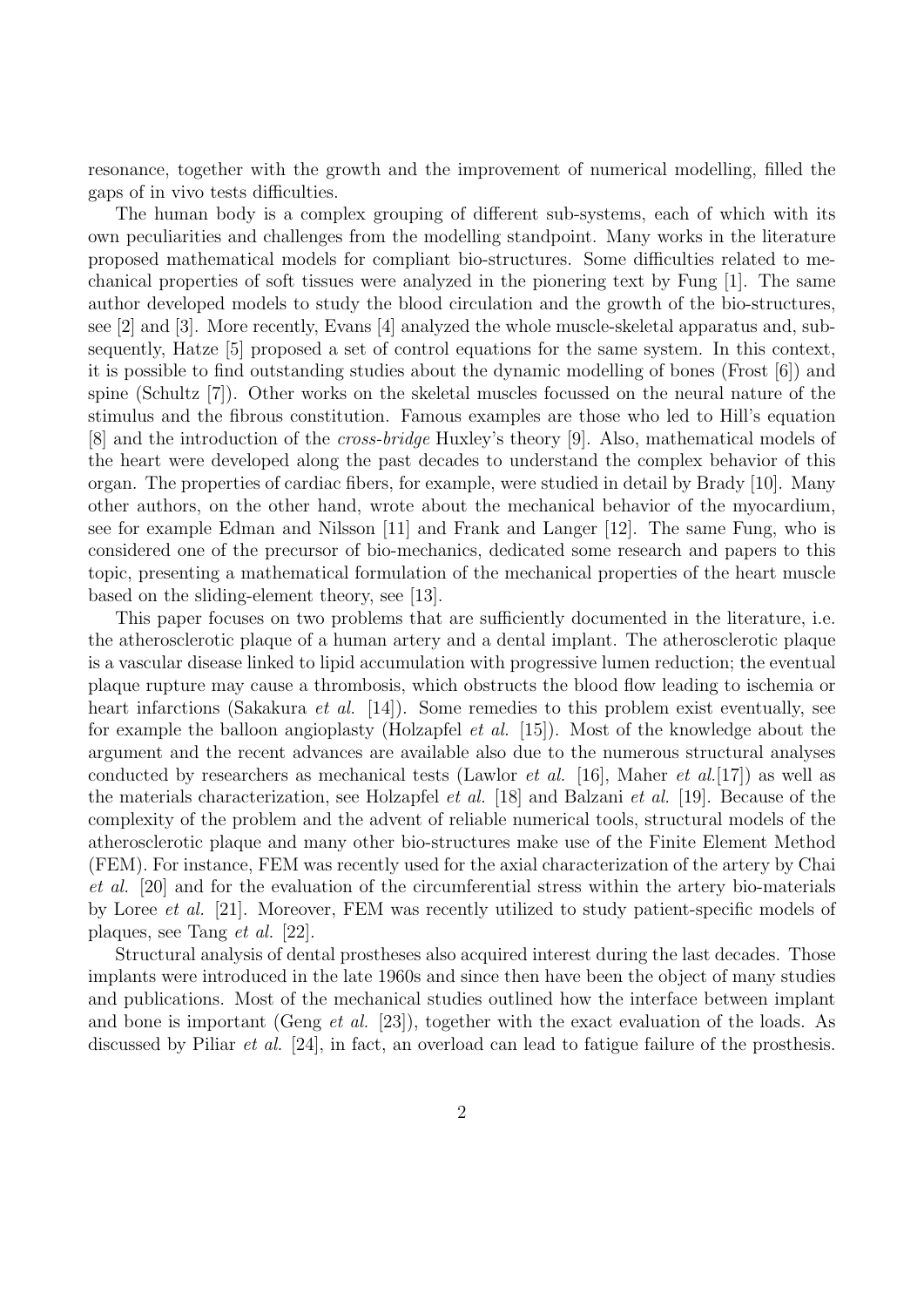On the other hand, Villancourt et al. [25] demonstrated that under-loading can cause atrophy. The geometry of the implant was investigated in detail by Dilek *et al.* [26] and Chiapasco *et al.* [27]. Recently, fatigue behavior was studied by Kayabasi et al.[28]. As for the atherosclerotic plaque, FEM is the most used method since Wider et al. [29] utilized it for dental implants in 1976. FEM was also employed to analyze the influence of materials features by Van Oosterwyck et al. [30] and to study the stress distribution in the tooth and within the bone.

Due to the complex geometry of bio-structures, most of the FEM models utilized in the literature and in common practice make use of three-dimensional (3D) brick elements based on elasticity. Although accurate they are, 3D finite elements are generally cumbersome from the point of view of computational costs. This issue is more emphasized as complex systems are considered, as for example in fluid-structure interaction analysis of biomedical applications. In this case, it is a common practise to couple 3D compliant models of a region of interest (e.g., an atherosclerotic plaque initiation within the cardiovascular system) with one-dimensional (1D) models describing the remaining zones, see Formaggia et al. [31]. In this context, the present paper aims at extending the use of higher-order 1D beam models with variable kinematics and enhanced accuracy to the analysis of biomedical structures for reducing the computational costs and avoiding complex coupling between physically inconsistent finite elements.

The mathematical models of the bio-structures discussed in this work are based on the Carrera Unified Formulation (CUF), which was first introduced in the field of mechanics of composite structures for plates and shells [32] and then extended to beams [33]. According to CUF, 1D and 2D theories of structures can be formulated with ease by expressing the displacement field as an arbitrary expansion of the generalized displacements. In this manner, the governing equations, eventually in the form of finite element arrays, can be written in terms of fundamental nuclei, see [34]. These nuclei are invariant of the theory approximation order and can be utilized to formulate generally refined models. In the domain of 1D CUF models, many progresses have been made in the last few years. For example, 1D CUF models have been successfully extended for the analysis of composite beams from macro/meso- [35] to micro-scale [36]; the component-wise analysis of aerospace [37] and civil engineering structures [38]; rotordynamics [39]; and multi-field analysis [40], among others. Interested readers can find more details about higher-order CUF beams and related applications in [41] along with a comprehensive review of classical as well as modern 1D models.

Preliminary results about the use of CUF for the analysis of compliant artery were discussed by Varello and Carrera [42], who utilized Taylor-like expansions of the three-dimensional displacement field for static response analyses. In the proposed work, on the other hand, refined beam models with component-wise capabilities are implemented by exploiting Lagrange expansions of the displacements on the cross-section domain. Thus, static and free vibration analyses of an atherosclerotic plaque and a dental implant are carried out. These Lagrange-based models highlight the possibility to describe local and complex stress/strain field distributions as well as the modal characteristics of the structures under consideration accurately. The paper is organized as follows: (1) first, CUF models are introduced as Taylor- and Lagrange-type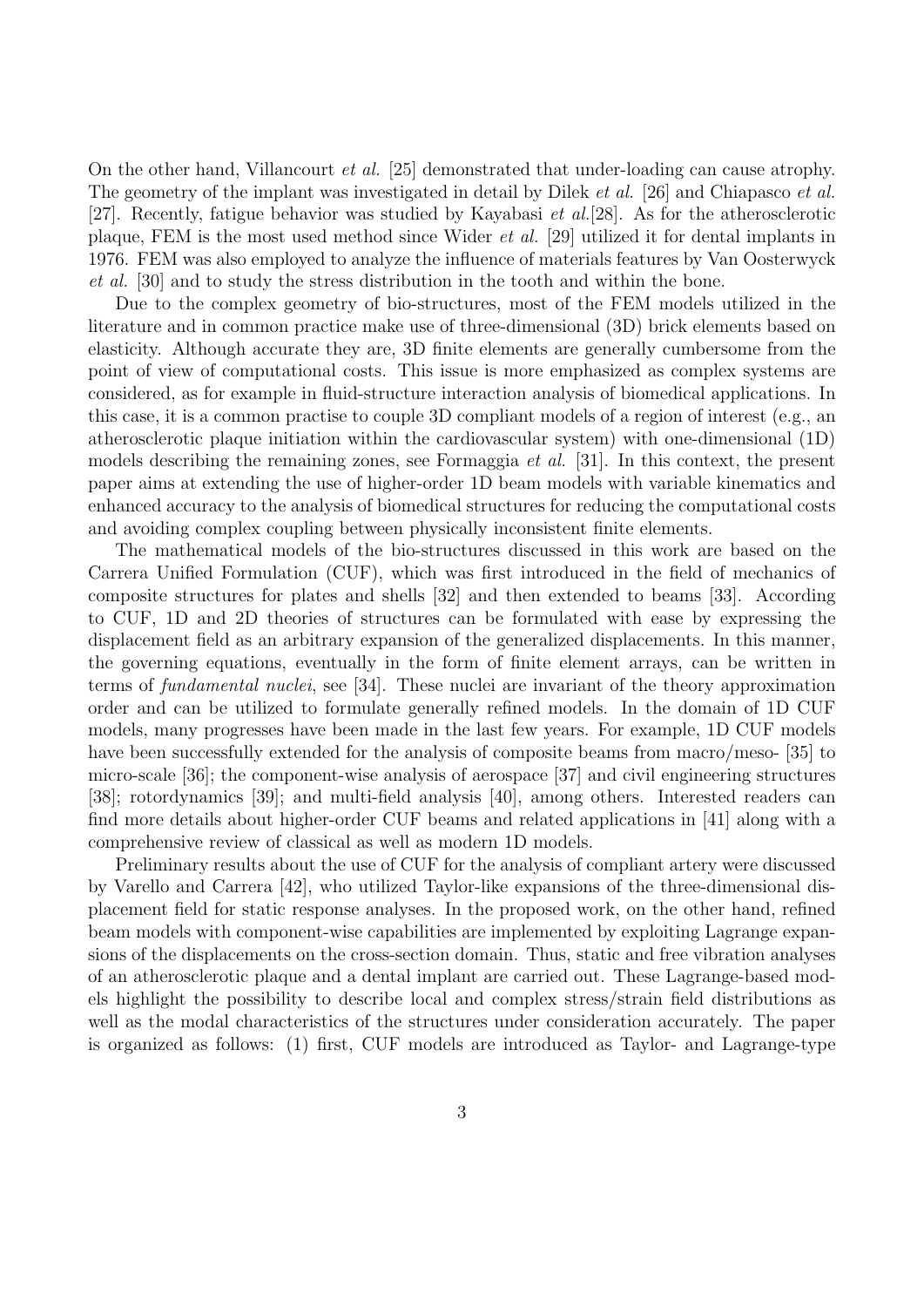

Figure 1: Generic beam structures and related reference system.

expansions of the generic kinematics field; (2) then, the component-wise approach is briefly outlined; (3) subsequently, the numerical results are detailed and discussed; and (4) finally, the main conclusions are drawn.

# 2 Unified beam theory with higher-order kinematics

Consider a generic cross-section beam structure as in Fig. 1. Referring to the given Cartesian coordinate system, the beam section  $\Omega$  lays on xz-plane, whereas the length measures L along the  $y$  axis. The three-dimensional displacement vector is given in the following:

$$
\mathbf{u}(x, y, z; t) = \begin{cases} u_x & u_y & u_z \end{cases}^{\mathrm{T}} \tag{1}
$$

For the sake of completeness, the stress  $\sigma$  and strain  $\epsilon$  vectors are also introduced,

$$
\boldsymbol{\sigma} = \left\{ \begin{array}{cccc} \sigma_{xx} & \sigma_{yy} & \sigma_{zz} & \sigma_{xz} & \sigma_{yz} & \sigma_{xy} \end{array} \right\}^{\mathrm{T}}, \qquad \boldsymbol{\epsilon} = \left\{ \begin{array}{cccc} \epsilon_{xx} & \epsilon_{yy} & \epsilon_{zz} & \epsilon_{xz} & \epsilon_{yz} & \epsilon_{xy} \end{array} \right\}^{\mathrm{T}}
$$

Under the assumptions of small displacements and rotations, the strain components can be expressed in terms of displacements as:

$$
\epsilon = D u \tag{2}
$$

where  $\bm{D}$  is a linear differential matrix. On the other hand, in the case of linear elastic materials, stress and strain components are related each other by the Hooke's law,

$$
\boldsymbol{\sigma} = \boldsymbol{C}\boldsymbol{\epsilon} \tag{3}
$$

The components of matrices  $D$  and  $C$ , which contains the material coefficients, are not given in this paper for brevity sake. However, interested readers can found them in Carrera et al. [34]. It is intended that, in the case of isotropic materials, as in the case of this paper, the material coefficients are functions of the elastic modulus E and the Poisson ratio  $\nu$ .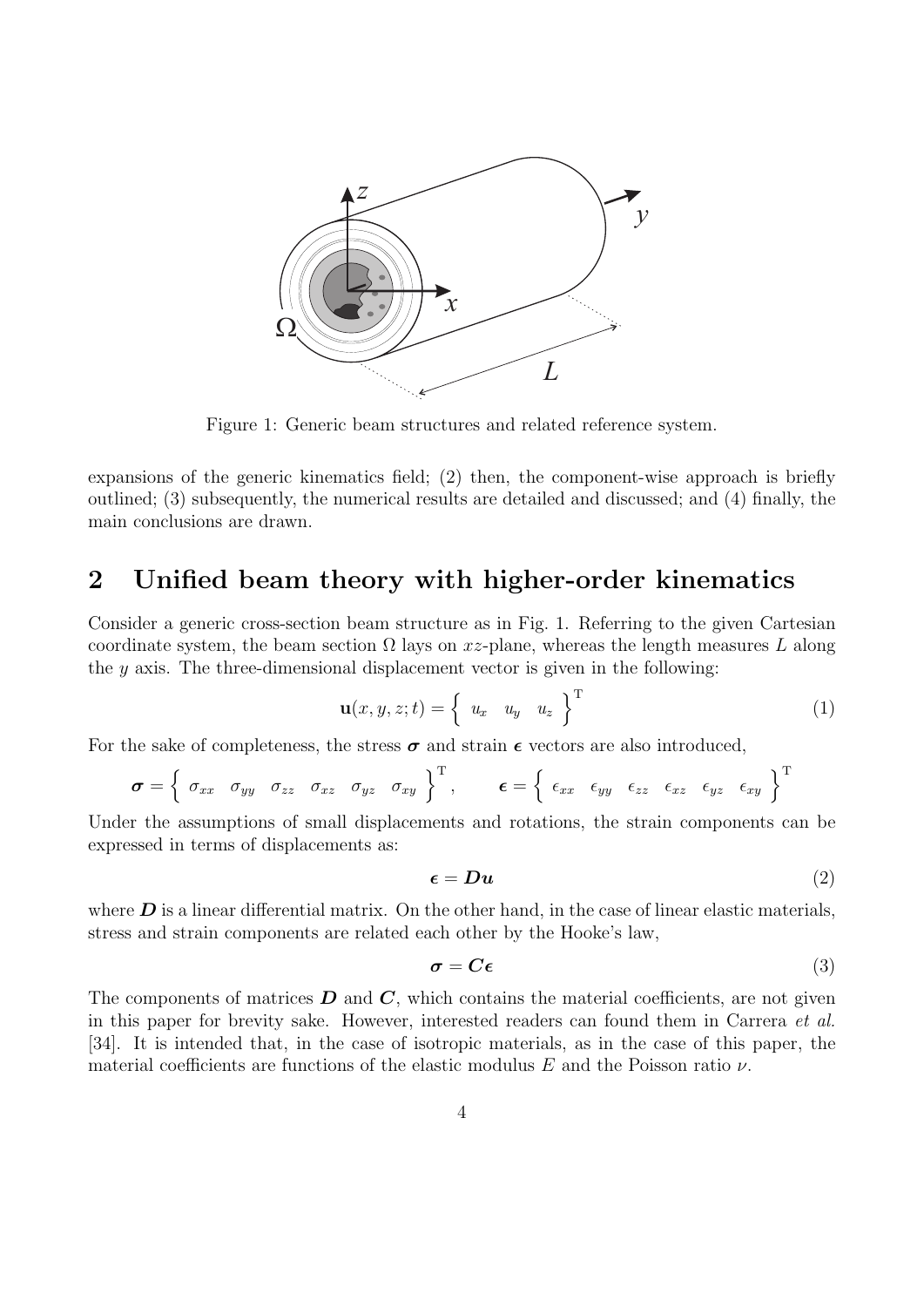### 2.1 Carrera Unified Formulation (CUF)

According to CUF, the kinematics of classical to higher-order beam theories can opportunely degenerate into a hierarchical expansion of the generalized unknowns  $\mathbf{u}_{\tau}$ , which are defined along the 1D domain; i.e.,

$$
\mathbf{u}(x, y, z; t) = F_{\tau}(x, z)\mathbf{u}_{\tau}(y; t), \qquad \tau = 1, 2, \cdots, M \qquad (4)
$$

In Eq. (4),  $F_{\tau}$  is a set of generic expansion functions over the cross-sectional domain and M stands for the number of terms employed in the displacement field. In the notation proposed, a repeated index denotes summation.

The choice of the functions  $F_{\tau}$  and the parameter M determines the class and order (i.e., the accuracy and the computational costs) of the beam theory to be considered. Over the last few years, several expansions have been employed for the formulation of CUF-based 1D models, such as Taylor Expansions (TE), Lagrange Expansions (LE), Hierarchical Legendre Expansions (HLE), and any combinations of thereof in a variable-kinematics sense. The detailed description of these beam models is out of the scope of this paper. Interested readers can found further details in the literature, see for example [33, 43, 44] for TE, [45, 46] for LE, [47, 48] for HLE, and [49] for variable-kinematics theories. However, a brief discussion about TE and LE, which are the models employed in this paper for the analysis of bio-structures, are given hereinafter for completeness reasons.

One-dimensional TE models make use of McLaurin series polynomials  $x^i z^j$  as  $F_\tau$  crosssectional functions, with i and j positive integers. As an example, the second-order  $(N = 2)$ TE beam model reads:

$$
u_x(x, y, z) = u_{x_1}(y) + x u_{x_2}(y) + z u_{x_3}(y) + x^2 u_{x_4}(y) + x z u_{x_5}(y) + z^2 u_{x_6}(y)
$$
  
\n
$$
u_y(x, y, z) = u_{y_1}(y) + x u_{y_2}(y) + z u_{y_3}(y) + x^2 u_{y_4}(y) + x z u_{y_5}(y) + z^2 u_{y_6}(y)
$$
  
\n
$$
u_z(x, y, z) = u_{z_1}(y) + x u_{z_2}(y) + z u_{z_3}(y) + x^2 u_{z_4}(y) + x z u_{z_5}(y) + z^2 u_{z_6}(y)
$$
\n(5)

In Eq.  $(5)$  the time parameter  $(t)$  is not shown for simplicity; this model has 18 generalized displacement variables/unknowns (displacements and derivatives). It is interested to note that classical beam models, such as Euler-Bernoulli Beam Theory (EBBT) and Timoshenko Beam Theory (TBT), are particular cases of the linear  $(N = 1)$  TE expansion, according to which  $F_{\tau} = 1, x, z.$ 

In the case of heterogeneous structures, thin-walled or complex cross-sectional domains, the use of TE should be unsuggested. LE models make use of Lagrange polynomials sets as  $F_{\tau}$  functions to unlocalize the displacement variables over a discrete cross-sectional domain, in a isoparametric sense. In the context of LE, beam theories with different orders can be implemented depending on the choice of the Lagrange polynomials set employed to describe the cross-sectional displacements. In fact, linear L3, bi-linear L4, or quadratic L9 beam theories can be implemented with ease by using CUF. As an example, the LE quadratic beam model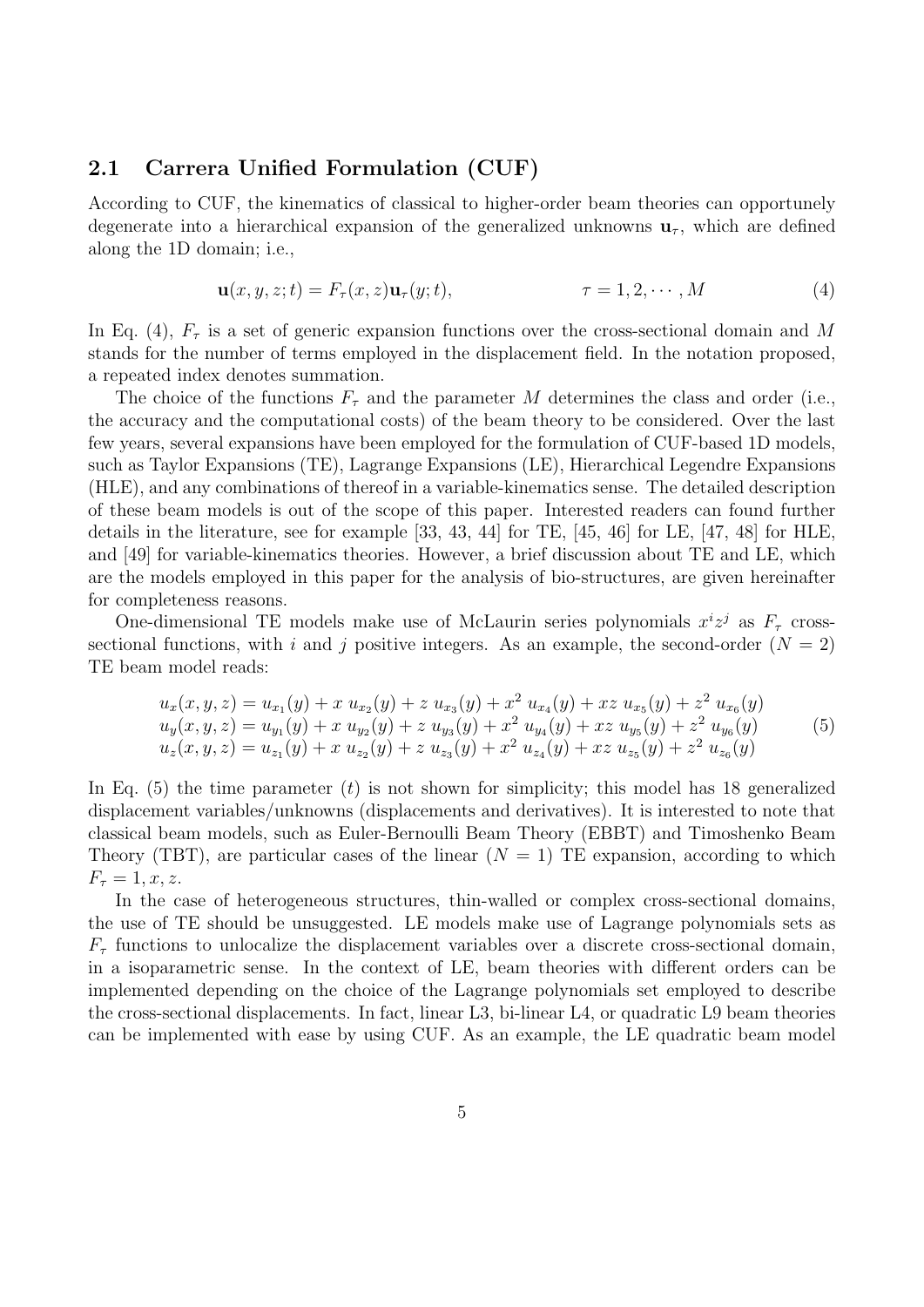holds the following kinematics:

$$
u_x(x, y, z) = F_1 u_{x_1}(y) + F_2 u_{x_2}(y) + F_3 u_{x_3}(y) + \cdots + F_9 u_{x_9}(y)
$$
  
\n
$$
u_y(x, y, z) = F_1 u_{y_1}(y) + F_2 u_{y_2}(y) + F_3 u_{y_3}(y) + \cdots + F_9 u_{y_9}(y)
$$
  
\n
$$
u_z(x, y, z) = F_1 u_{z_1}(y) + F_2 u_{z_2}(y) + F_3 u_{z_3}(y) + \cdots + F_9 u_{z_9}(y)
$$
\n(6)

where  $u_{x_1}, u_{x_2} \cdots, u_{x_9}$  are the primary mechanical variables of the problem and they are pure translational displacements. In this case,  $F_1, \dots, F_9$  are the following quadratic Lagrange polynomials:

$$
F_{\tau} = \frac{1}{4}(r^2 + r r_{\tau})(s^2 + s s_{\tau}), \qquad \tau = 1, 3, 5, 7
$$
  
\n
$$
F_{\tau} = \frac{1}{2}s_{\tau}^2(s^2 + s s_{\tau})(1 - r^2) + \frac{1}{2}r_{\tau}^2(r^2 + r r_{\tau})(1 - s^2), \qquad \tau = 2, 4, 6, 8
$$
  
\n
$$
F_{\tau} = (1 - r^2)(1 - s^2), \qquad \tau = 9
$$
\n(7)

where r and s vary above the cross-sectional natural plane between  $-1$  and  $+1$ , and  $r<sub>\tau</sub>$  and  $s<sub>\tau</sub>$  represent the locations of the roots of the nine-node Lagrange polynomial set. According to LE modelling, higher-order beam theories can be opportunely formulated by increasing the polynomial order (e.g., cubic L16) or by using a combination of polynomial sets on the beam cross-section to have a piece-wise refined displacement field (see [45]).

### 2.2 Finite element formulation for free vibration and static analyses

Independently of the choice of the cross-sectional expanding functions  $F_{\tau}$ , the Finite Element Method (FEM) can be employed to interpolate the generalized displacement variables along the beam axis. One has:

$$
\mathbf{u}_{\tau}(y;t) = N_i(y)\mathbf{u}_{\tau i}(t), \qquad i = 1,2,\cdots,n \qquad (8)
$$

where  $N_i(y)$  are the 1D shape functions (cubic four-noded Lagrange elements in this paper), n is the number of nodes of the finite element employed, and i denotes summation.  $\mathbf{u}_{\tau i}$  is the vector of the nodal generalized displacements.

The equations of motion in the case of undamped free vibrations are obtained in terms of finite element arrays by using the principle of virtual displacements, which states that:

$$
\delta L_{\text{int}} = -\delta L_{\text{ine}} \tag{9}
$$

where  $L_{\text{int}}$  stands for the strain energy,  $L_{\text{ine}}$  is the work of the inertial loadings, and  $\delta$  stands for the virtual variation. The virtual variation of the strain energy is rewritten by using Eqs.  $(2), (3), (4)$  and  $(8)$  to have:

$$
\delta L_{\rm int} = \int_{V} \delta \boldsymbol{\epsilon}^{\rm T} \boldsymbol{\sigma} \, \mathrm{d}V = \delta \mathbf{u}_{sj}^{\rm T} \mathbf{K}^{\tau s i j} \mathbf{u}_{\tau i}
$$
(10)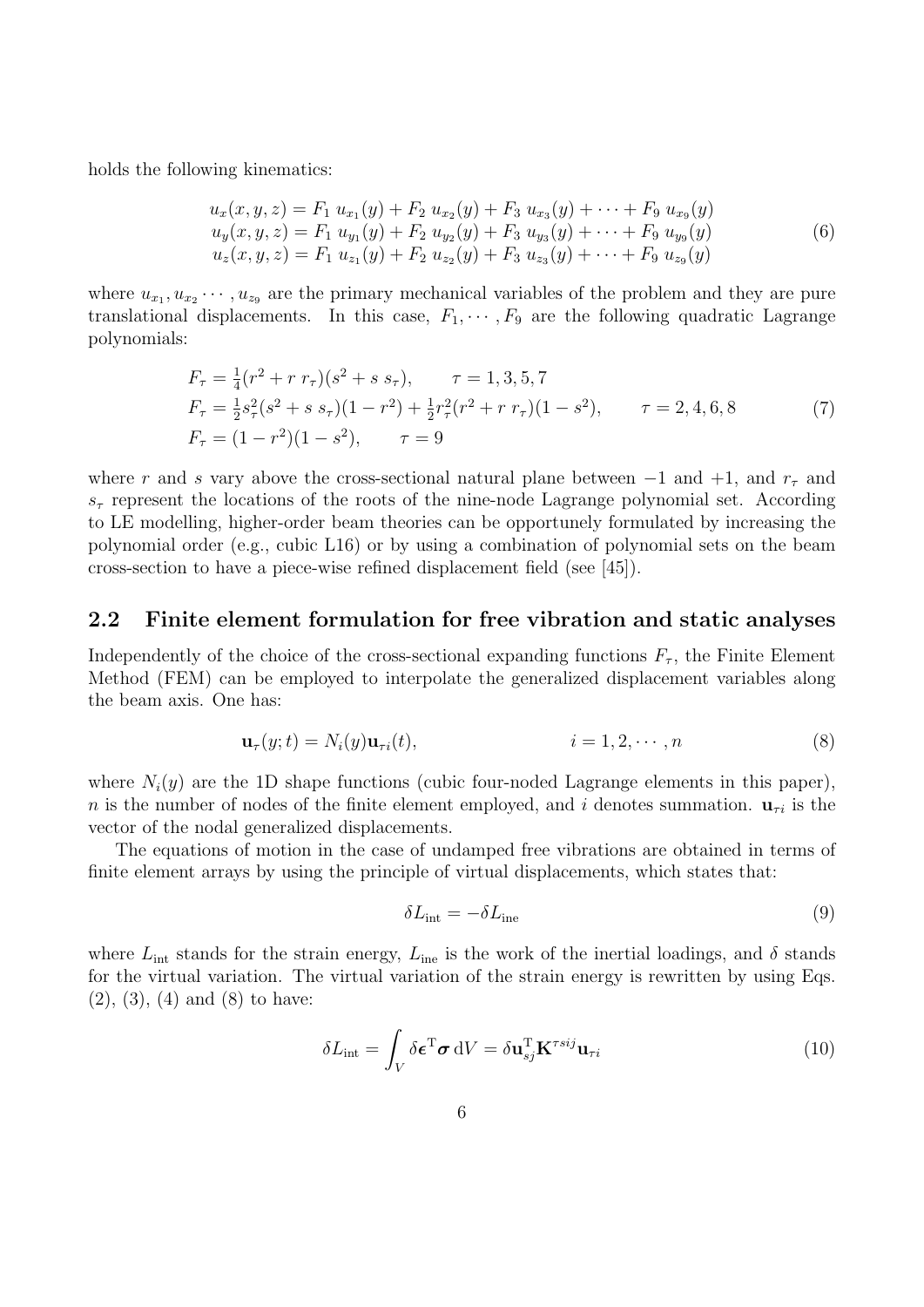where  $V = \Omega \times L$  is the volume of the beam and  $\mathbf{K}^{rsij}$  is the stiffness matrix of the unified beam element in the form of  $3 \times 3$  Fundamental Nucleus (FN). The derivation of the FN of the stiffness matrix is not repeated here for the sake of brevity, but it is given in [34]. However, the following terms of the stiffness nucleus are given for clarity purpose:

$$
K_{xx}^{\tau s i j} = (\lambda + 2G) \int_L N_i N_j \mathrm{d}y \int_{\Omega} F_{\tau,x} F_{s,x} \mathrm{d}\Omega + G \int_L N_i N_j \mathrm{d}y \int_{\Omega} F_{\tau,z} F_{s,z} \mathrm{d}\Omega + G \int_L N_{i,y} N_{j,y} \mathrm{d}y \int_{\Omega} F_{\tau} F_s \mathrm{d}\Omega
$$
\n(11)

$$
K_{xy}^{\tau s i j} = \lambda \int_{L} N_{i,y} N_{j,y} dy \int_{\Omega} F_{\tau} F_{s,x} d\Omega + G \int_{L} N_{i} N_{j} dy \int_{\Omega} F_{\tau,x} F_{s} d\Omega
$$

where G and  $\lambda$  are the Lamé's parameters and comma denotes partial derivatives. If Poisson  $\nu$ and Young E moduli are used, one has  $G = \frac{E}{2(1.4)}$  $\frac{E}{2(1+\nu)}$  and  $\lambda = \frac{\nu E}{(1+\nu)(1+\nu)}$  $\frac{\nu E}{(1+\nu)(1-2\nu)}$ . It can be demonstrated that all the components of  $\mathbf{K}^{rsij}$  can be derived from Eq. (11) by permutations.

The fundamental nucleus of the mass matrix can be easily found by substituting CUF and FEM approximation into the expression of the virtual variation of the work of the inertial loadings; i.e.,

$$
\delta L_{\text{ine}} = \int_{V} \rho \, \delta \mathbf{u}^{\text{T}} \ddot{\mathbf{u}} \, \mathrm{d}V
$$
\n
$$
= \delta \mathbf{u}_{sj}^{\text{T}} \int_{L} N_{i} N_{j} \mathrm{d}y \int_{\Omega} \rho \, F_{\tau} F_{s} \mathrm{d}\Omega \, \ddot{\mathbf{u}}_{\tau i} = \delta \mathbf{u}_{sj}^{\text{T}} \mathbf{M}^{\tau s i j} \ddot{\mathbf{u}}_{\tau i}
$$
\n(12)

where  $\rho$  stands for the density of the material, and  $\ddot{u}$  is the acceleration vector. Given the  $F_{\tau}$ CUF expansions and the shape functions  $N_i$ , the 3×3 mass and stiffness nuclei,  $\mathbf{M}^{rsij}$  and  $\mathbf{K}^{rsij}$ , can be expanded versus the indexes  $\tau$ ,  $s = 1, \dots, M$  and  $i, j = 1, \dots, n$  to obtain the elemental finite element arrays of the given refined beam element. Those matrices are thus assembled in the classical way of FEM for the description of the global problem. Also, by assuming harmonic displacements and according to Eq. (9), the free vibration analysis is reduced into a classical eigenvalue problem of the form:

$$
(-\omega_k^2 \mathbf{M} + \mathbf{K}) \mathbf{u}_k = 0 \tag{13}
$$

where  $\mathbf{u}_k$  is the k-th eigenvector associated to the natural frequency  $\omega_k$ .

In the case of linear static response analysis, the principle of virtual displacements holds

$$
\delta L_{\rm int} = \delta L_{\rm ext} \tag{14}
$$

where  $L_{\text{ext}}$  is the work of the external loadings. Upon substitution of CUF and FEM, the following algebraic system in the form of FN is obtained:

$$
\mathbf{K}^{\tau s i j} \mathbf{u}_{\tau i} = \mathbf{P}_{s j} \tag{15}
$$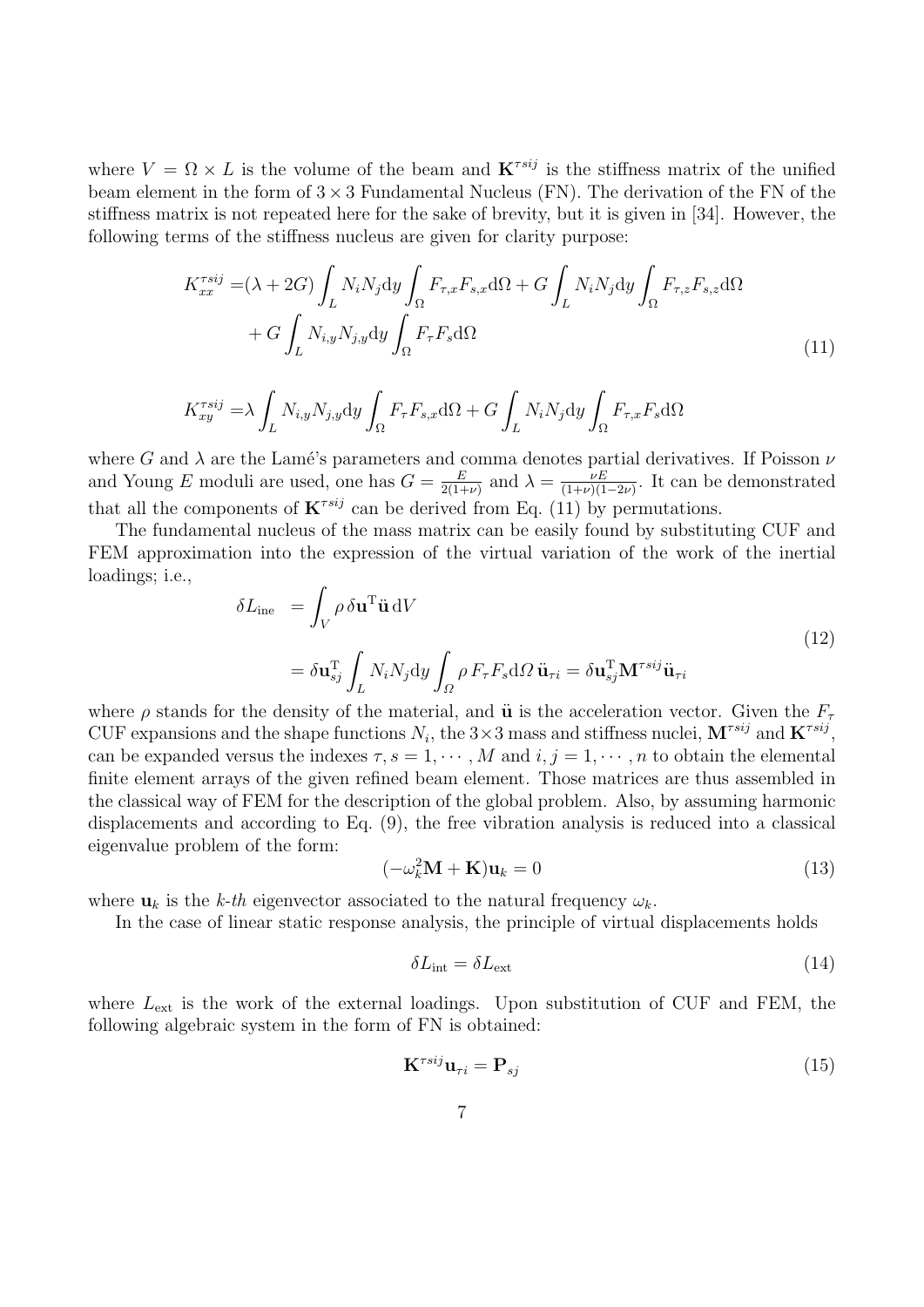

Figure 2: Component-Wise approach applied to biomedical structures.

In Eq. (15),  $P_{si}$  represents the variationally coherent load vector, see [34]. Expanding Eq. (15) at element level by using aforementioned CUF index notation and assembling, the final algebraic system of equations can be inherently formulated and solved.

### 2.3 The Component-Wise approach

The analysis of multi-component structures is complex in common practice. These structures are made of different components, which are generally characterized by different scales and geometries in order to accomplish the technical and nature requisites. In the biomedical scenario, for example, skin, veins, arteries and capillaries as well as muscles are perfect examples of multi-component systems. Generally, the modelling of multi-component structures requires the adoption and the coupling of various mathematical models, even in the framework of finite element method. As a consequence, artificial techniques are usually involved to connect, for example, 1D, 2D and 3D finite elements that are kinematically inconsistent each other. This may result in numerical and physical uncertainties, especially if higher-order models are employed and in order to build sufficiently accurate models with reasonable computational resolution times.

In this domain, the enhanced capabilities of LE models, when coupled with FEM, are of particular interest for the analysis of multi-component structures. In recent works, in fact, it was demonstrated that LE-CUF models can be implemented in a *Component-Wise* (CW) sense to simulate complex structural assemblies in an efficient and geometrical/physical consistent manner, see [35, 50, 37, 51, 38]. As an example, Fig. 2 shows the CW approach as applied to a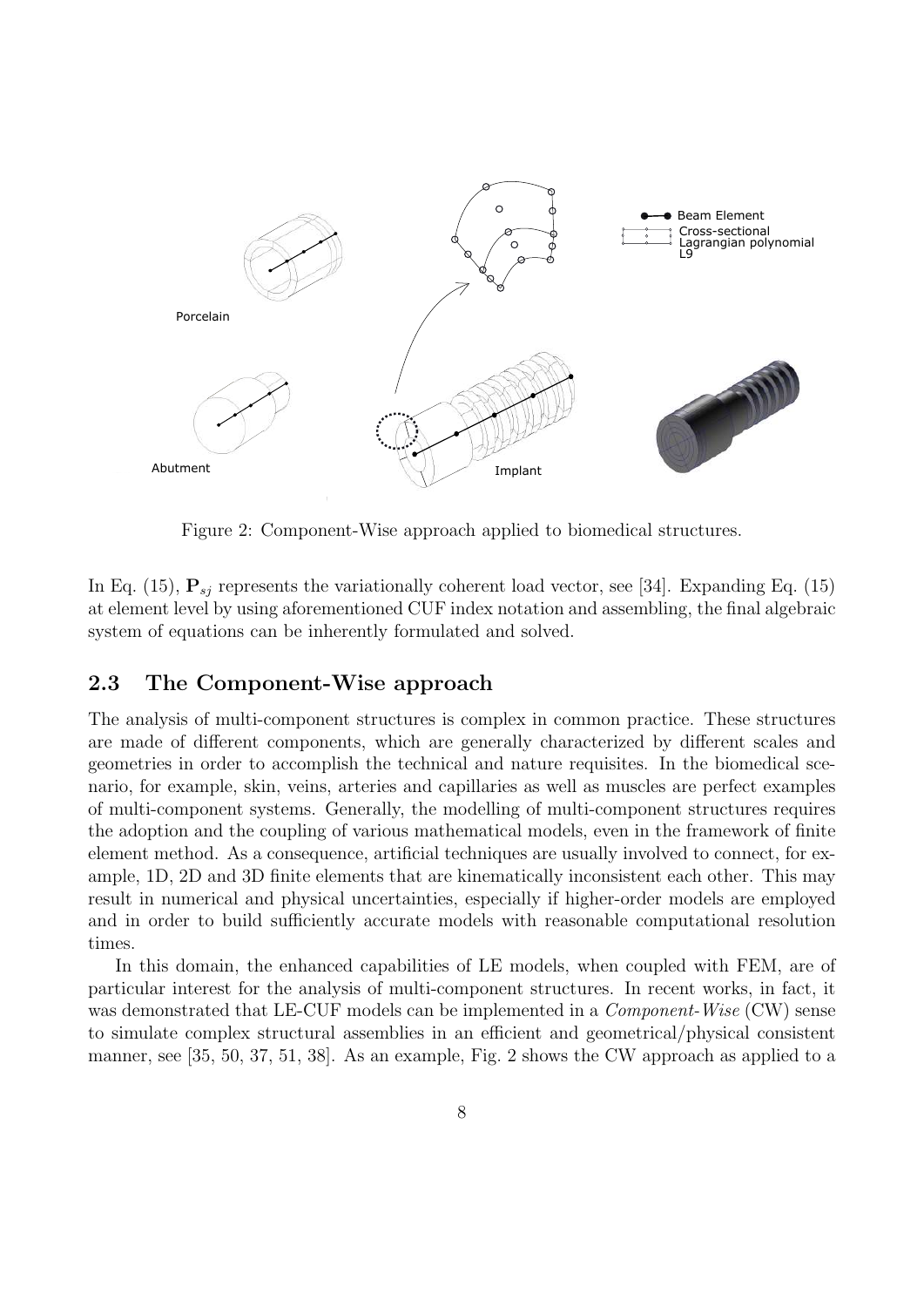| Material              | Young Modulus $E$ , GPa Poisson ratio $\nu$ |      |
|-----------------------|---------------------------------------------|------|
| $Ti-6Al-4V$           | 110.00                                      | 0.32 |
| Cobalt-Chromium alloy | 220.00                                      | 0.30 |
| Feldsphatic Porcelain | 61.20                                       | 0.19 |
| Gingiva               | $19.60 \times 10^{-3}$                      | 0.30 |
| Bone                  | 14.70                                       | 0.30 |

Table 1: Mechanical properties of the materials used in the study of the dental implant.

dental prosthesis. According to CW, each component of the structure (i.e., implant, abutment, porcelain, etc.), is modelled by higher-order LE beam finite elements. These finite elements, by exploiting an LE approximation of the beam kinematics, make use of the physical surfaces for describing the problem domain. In this manner, the geometrical characterization of the structure is exact, and fictitious integration domains (e.g., beam axis in the case of classical 1D finite elements) are no more utilized. Moreover, because each component of the structure is modelled with the same kinematics, coupling is straightforward and no artificial mathematical links (e.g. multi-point constraints) are utilized.

The aforementioned properties of the CW modelling approach can be achieved, with the available technology, only if 3D finite elements are used. By using higher-order CUF, instead, enhanced geometrically-consistent models with low computational costs can be formulated inherently.

### 3 Numerical results

This section investigates the efficiency of the proposed formulation applied to the static and modal analyses of a dental implant and an atherosclerotic plaque. As different they are, these two analysis cases present some analogies, because they both are 1D problems in which one dimension is bigger than the cross-sectional dimensions. This aspect makes the dental implant and the atherosclerotic plaque significant to be studied by 1D higher-order models.

### 3.1 Dental implant

Dental prostheses have been largely investigated in several works over the last decades. These works primarily provided guidelines and design rules for resistant and long-duration prostheses, based on investigations about loading conditions and materials. This section, instead, will provide and assess, from the mechanical standpoint, innovative models for the static and free vibration analyses of this important bio-structure.

A cut-view of the addressed implant is shown in Fig. 3, where important dimensions are also given. The prosthesis is made of the materials whose properties are given in Table 1. Namely,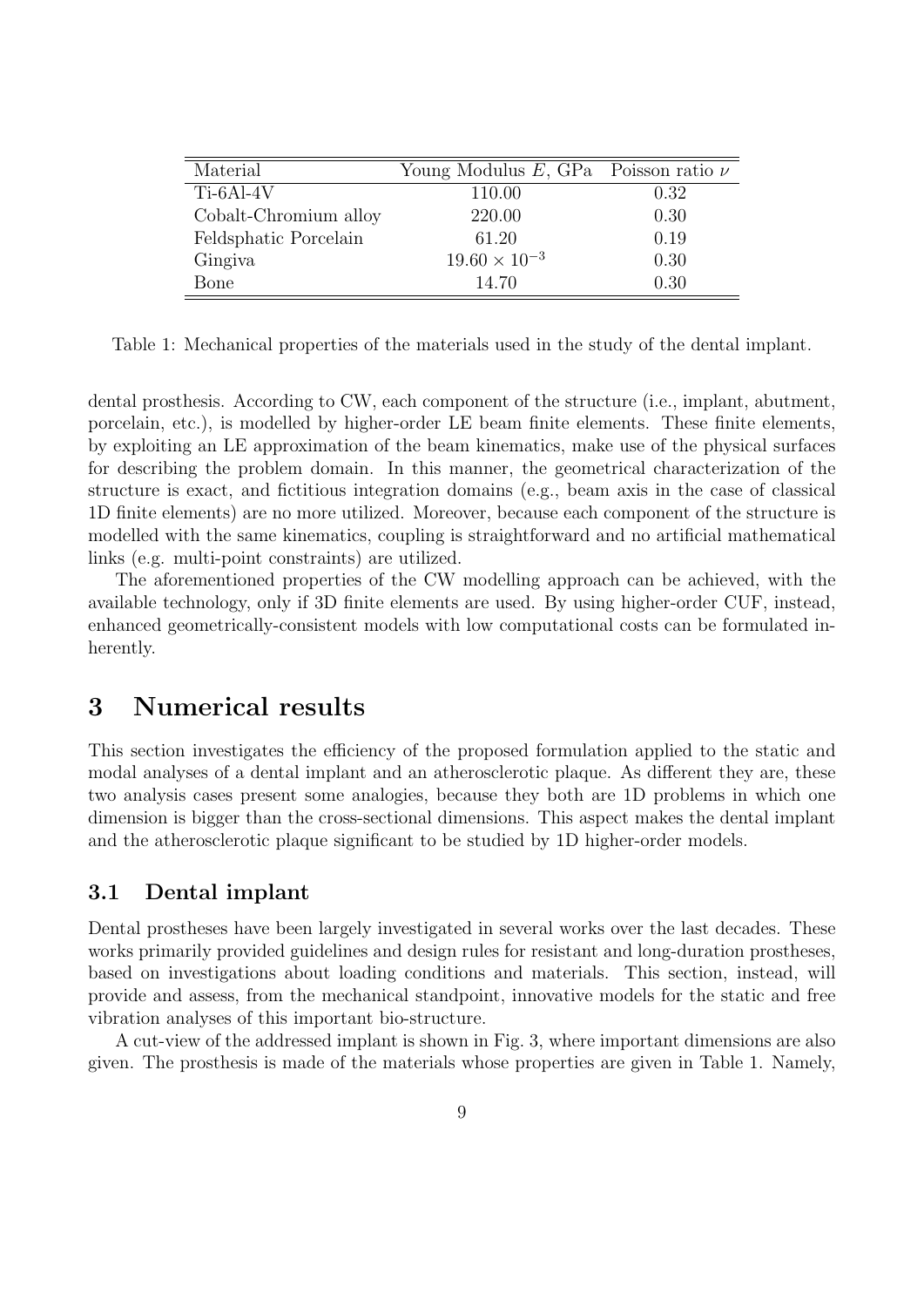

Figure 3: Dental implant. Dimensions in millimetres.

Ti-6Al-4V alloy is employed for implant fixture and abutment, cobalt-chromium alloy for metal framework and feldsphatic porcelain for occlusal material. Table 1 also gives the mechanical properties of the gingiva and bone, which are modelled in a second analysis case.

Figure 4 represents in detail the problem under consideration (whenever the implant, gingiva and bone are considered together) and the boundary conditions employed. In contrast, for static analyses, we consider, according to the literature, the bio-system undergoing a masticatory force of 118.2 N in the angle of approximately 75◦ to the occlusal plane, see Fig. 5.

In the following sections, classical, higher-order TE and LE beam models are implemented for static and free vibration analyses. In detail, Euler-Bernoulli Beam Theory (EBBT), Timoshenko Beam Theory (TBT) and up to the 16th-order refined TE models are considered. On the other hand, LE models that make use of piece-wise quadratic kinematics (L9 polynomials) on the beam cross-section are implemented in a CW sense. For all the CUF models, and if not differently specified, 24 four-noded 1D beam elements are used along the y-axis providing convergent solutions. CUF models are, thus, compared to 3D finite elements models implemented by using the commercial tool MSC.Nastran.

#### 3.1.1 Static analysis

In the first analysis case, the tooth undergoes cantilever boundary condition (the base is fixed) and gingiva and bone are not considered. Table 2 shows the axial,  $u_y$ , and transverse,  $u_z$ ,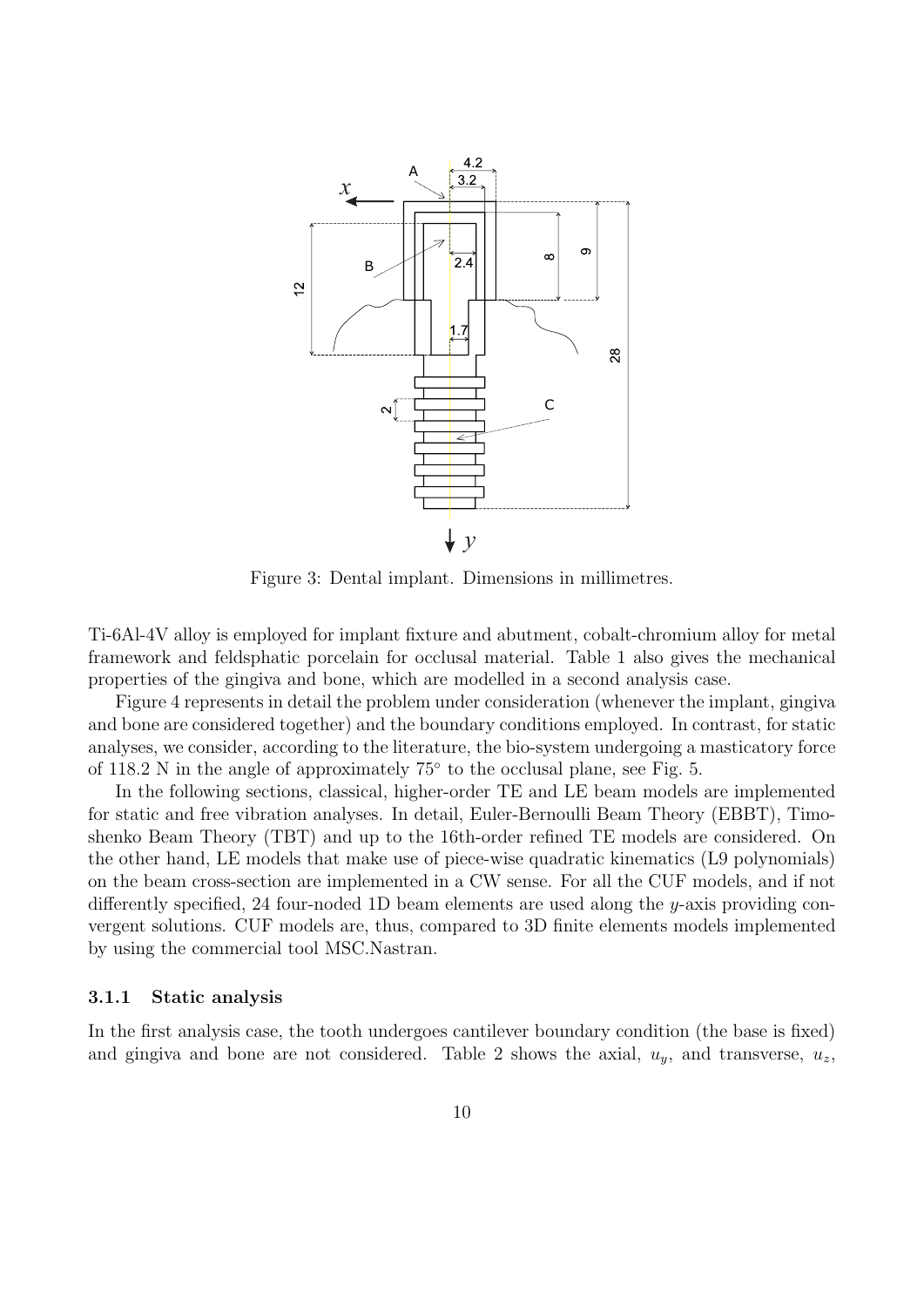

Figure 4: Model of gingiva and bone (a) and representation of the boundary conditions (b).



Figure 5: Direction of the masticatory force.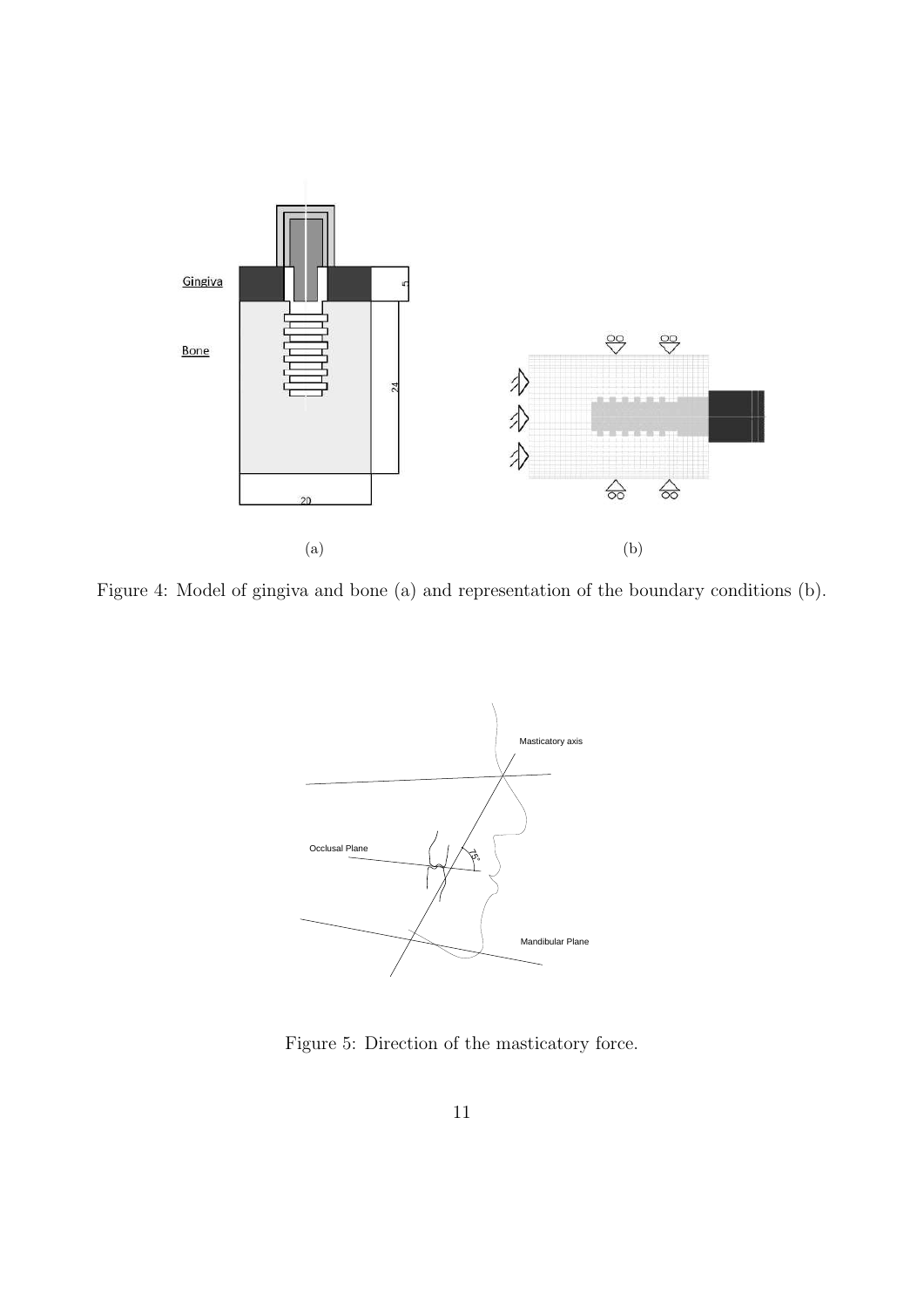| Model       | $u^A_u \times 10^2$   | $u_n^B \times 10^3$ | $\times 10^3$<br>$u_u^C$ | $u^A_z \times \overline{10^2}$ | $u_z^B \times 10^2$ | $u_*^C \times 10^3$ | <b>DOFs</b> |  |  |  |  |
|-------------|-----------------------|---------------------|--------------------------|--------------------------------|---------------------|---------------------|-------------|--|--|--|--|
|             | Classical beam models |                     |                          |                                |                     |                     |             |  |  |  |  |
| <b>EBBT</b> | $-0.797$              | 0.910               | $-0.590$                 | $-4.760$                       | $-3.892$            | $-3.410$            | 219         |  |  |  |  |
| <b>TBT</b>  | $-0.797$              | 0.910               | $-0.590$                 | $-4.825$                       | $-3.953$            | $-3.590$            | 365         |  |  |  |  |
|             |                       |                     | Refined TE beam models   |                                |                     |                     |             |  |  |  |  |
| $N=1$       | $-0.797$              | 0.910               | $-0.590$                 | $-4.825$                       | -3.953              | $-3.590$            | 657         |  |  |  |  |
| $N=4$       | $-0.978$              | 1.010               | $-0.780$                 | $-5.827$                       | $-4.780$            | $-4.190$            | 3285        |  |  |  |  |
| $N=8$       | $-1.016$              | 1.030               | $-0.780$                 | $-6.045$                       | $-4.955$            | $-4.330$            | 9855        |  |  |  |  |
| $N=12$      | $-1.027$              | 1.030               | $-0.800$                 | $-6.134$                       | $-5.029$            | $-4.390$            | 19929       |  |  |  |  |
| $N=16$      | $-1.035$              | 1.040               | $-0.820$                 | $-6.172$                       | $-5.061$            | $-4.410$            | 33507       |  |  |  |  |
|             |                       |                     | Component-wise LE models |                                |                     |                     |             |  |  |  |  |
| 16LE        | $-1.442$              | 1.040               | $-0.440$                 | $-6.219$                       | $-5.099$            | $-4.430$            | 9903        |  |  |  |  |
| 36LE        | $-1.028$              | 1.030               | $-0.800$                 | $-6.127$                       | $-5.022$            | $-4.370$            | 26595       |  |  |  |  |
|             |                       |                     |                          | MSC.Nastran model              |                     |                     |             |  |  |  |  |
| Solid       | $-1.064$              | 1.040               | $-0.830$                 | $-6.330$                       | $-5.190$            | $-4.470$            | 118368      |  |  |  |  |

Table 2: Displacements components (in mm) measured at three different points of the cantilever implant.

displacement components of the structure subjected the masticatory force. The results are given at different points over the problem domain and they are denoted with superscripts A, B, and C. Point A is placed at the loaded cross-section in correspondence of the loading point in the porcelain region; points B and C denote positions at  $y = 3.75$  mm and  $y = 22$  mm and they are placed in the metal framework and in the implant fixture, respectively (see Fig. 3). The table also gives the total number of degrees of freedom (DOFs) for each model considered. In this analysis, particular attention is given to the capability of the LE, which are obtained by using a CW piece-wise description of the kinematics by 16 and 36 L9 polynomials, and refined TE models to provide good results in terms of displacement components. This aspect is further underlined in Fig. 6, where the deformed configurations of the CW and the 3D FE models are compared. The accuracy of the proposed solutions is also discussed in terms of stress components. In detail, the compression and shear stresses, respectively  $\sigma_{yy}$  and  $\sigma_{yz}$ , at two different points over the structure domain (points B and C as discussed before) are measured and shown in Table 3. From these preliminary analyses it is clear that classical beam models and lower-order TE are not able to describe properly the displacement/stress states of the problem under consideration.

In the second analysis case of the investigation of the dental implant, the human jawbone, constituted by bone and gingiva, is considered as shown in Fig. 4. The loading condition remains unchanged with respect to the previous analysis case. However, in this case, only LE-CW models are considered in the domain of CUF models for two main reasons: i) LE provides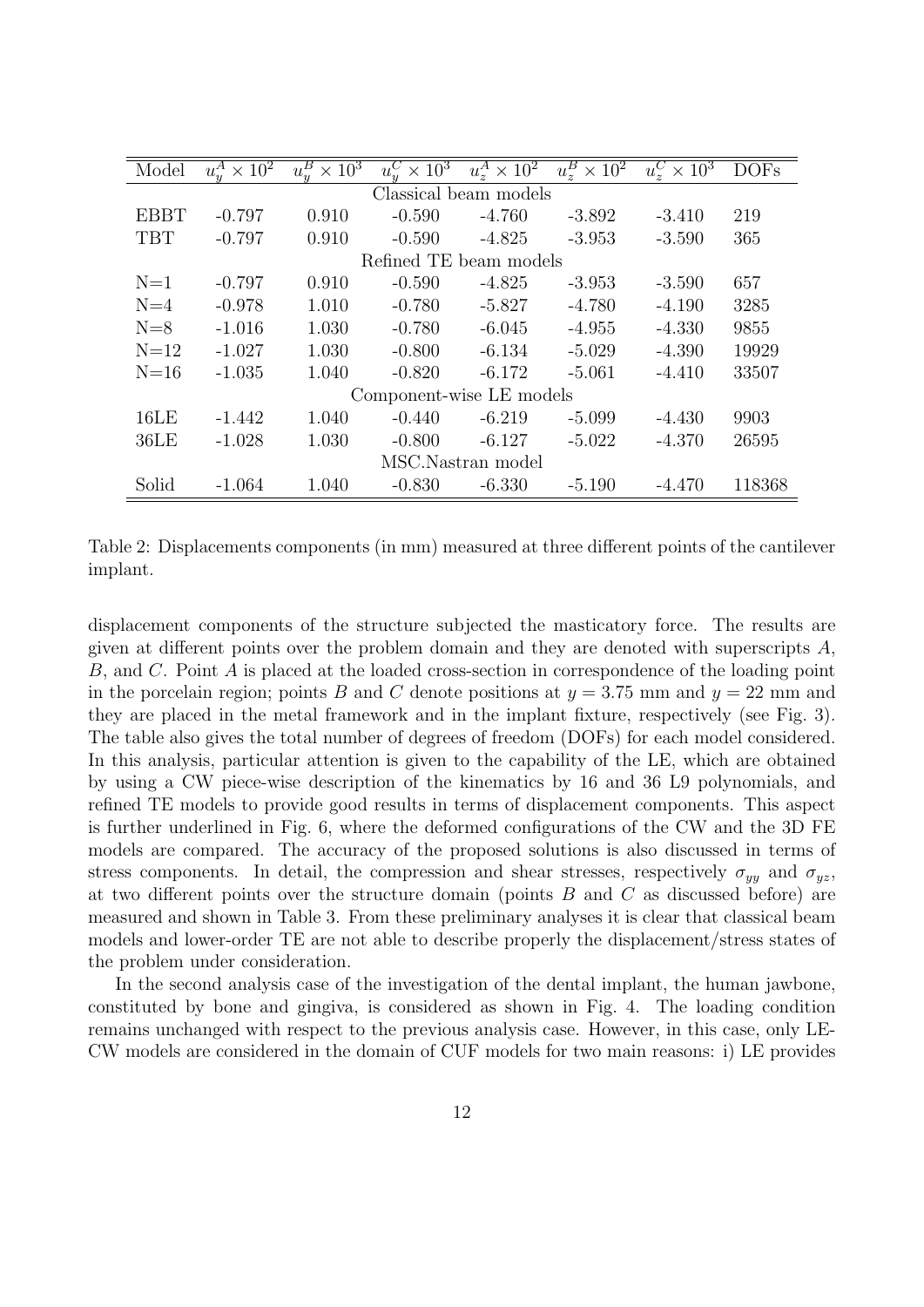



(a) CW model (b) MSC.Nastran Solid model

Figure 6: Deformed states of the cantilever implant subjected to the masticatory force.

| Model       | $\overline{u}$ | $\overline{u}$                            | $\overline{u}z$                         |           |
|-------------|----------------|-------------------------------------------|-----------------------------------------|-----------|
|             |                | $\overline{\text{Classical}}$ beam models |                                         |           |
| <b>EBBT</b> | $-3.8742$      | -6.3379                                   | $-0.0010$                               | $-0.0016$ |
| <b>TBT</b>  | $-3.8742$      | -6.3379                                   | $-0.9647$                               | $-1.6027$ |
|             |                | Refined TE beam models                    |                                         |           |
| $N=1$       | $-3.8742$      | -6.3379                                   | $-0.9647$                               | $-1.6027$ |
| $N=4$       |                | $-3.0357 -6.1978 -1.1452$                 |                                         | $-3.6212$ |
| $N=8$       |                | $-3.0178$ $-6.8915$ $-1.1334$             |                                         | $-2.1038$ |
|             |                |                                           | Component-wise LE models                |           |
| 36LE        |                | $-2.9558 - 5.9619 - 1.1363$               |                                         | $-2.0221$ |
|             |                | MSC.Nastran model                         |                                         |           |
| Solid       |                |                                           | $-3.0031$ $-7.0980$ $-1.1514$ $-2.2007$ |           |

Table 3: Stress components (in MPa) measured at two different points of the cantilever implant.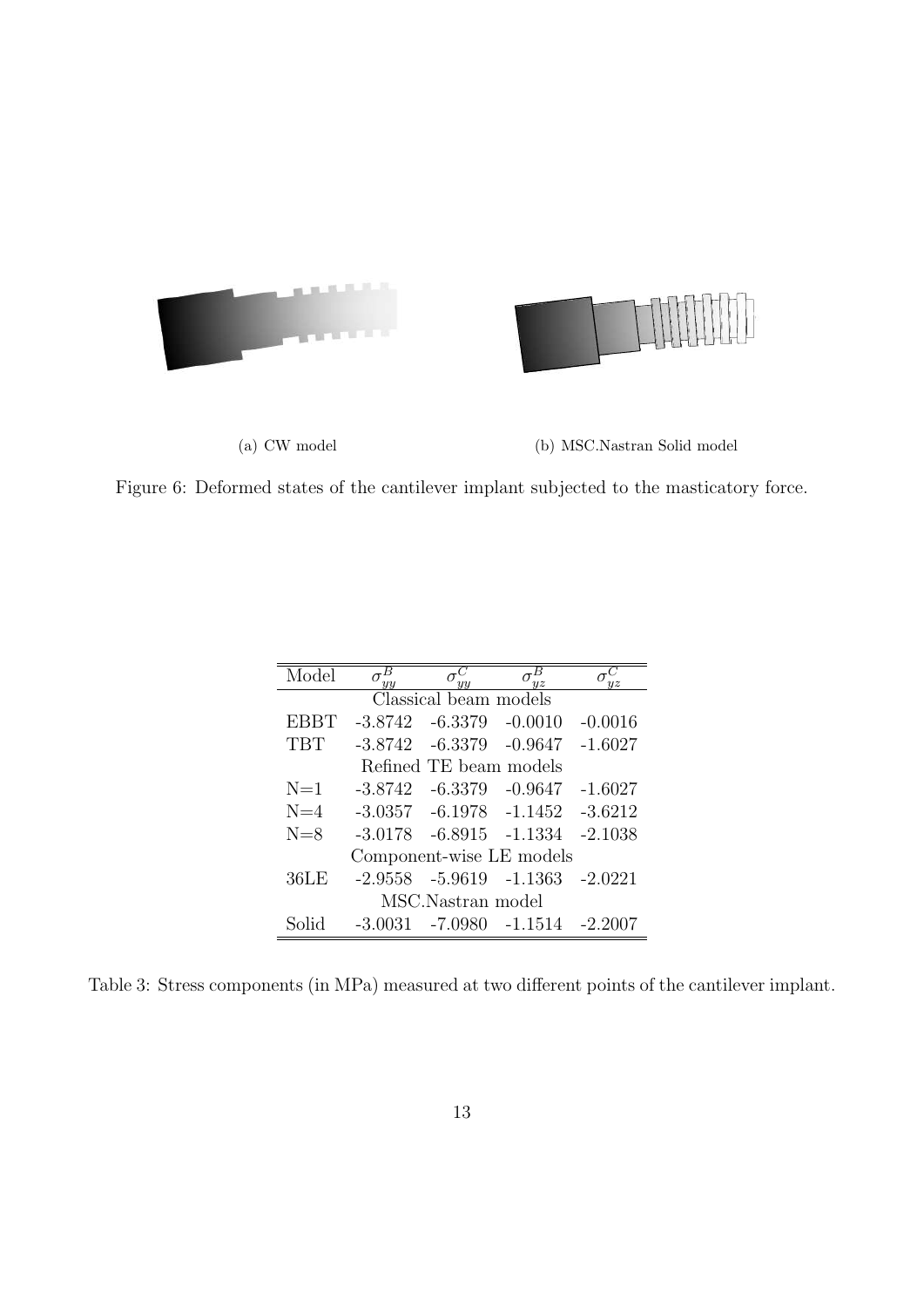|       | Model $u_w^D \times 10^4$ $u_w^E \times 10^4$ $u_w^F \times 10^4$ $u_z^D \times 10^3$ $u_z^E \times 10^4$ $u_z^F \times 10^6$ DOFs |          |          |        |        |              |        |
|-------|------------------------------------------------------------------------------------------------------------------------------------|----------|----------|--------|--------|--------------|--------|
| 52LE  | $-4.040$                                                                                                                           | -6.440   | $-1.620$ | -4.372 | -6.480 | -9.028 51879 |        |
| Solid | $-4.050$                                                                                                                           | $-6.230$ | $-1.630$ | -4.314 | -6.070 | $-9.010$     | 240900 |

Table 4: Displacements components (in mm) measured at three different points of the dental implant with gingiva and bone.

| Model | $\overline{u}$ | $\,\times\,10^3$<br>$\sim$ 1111 | $\overline{u}$ | $\overline{u}z$ | 10 <sup>3</sup><br>$\overline{u}z$ | $\sigma_{yz}^F \times 10^3$<br>$\overline{u}z$ |
|-------|----------------|---------------------------------|----------------|-----------------|------------------------------------|------------------------------------------------|
| 52LE  | $-2.02$        | $-2.01$                         | $-0.42$        | $-0.59$         | $-2.26$                            | 5.81                                           |
| Solid | -1.97          | $-1.92$                         |                | $-0.64$         | $-2.19$                            | 5.46                                           |

Table 5: Stress components (in MPa) measured at three different points of the dental implant with gingiva and bone.

accurate description of the mechanics and geometry as complex problems are addressed; ii) it is possible to impose unconventional boundary conditions as LE expansions are used in the formulation of beam theories. Some results in terms of displacements are proposed in Table 4. Displacements are given at different locations over the problem domain. In particular, point D is placed in the titanium abutment at  $y = 5.5$  mm; E refers to a position in the gingiva at  $y = 11.5$  mm; and F is placed in the bone at  $y = 30.5$  mm. Equivalently, at the same points, Table 5 shows representative stress values according to the CUF-based beam model and the 3D FEM model. For completeness reasons, the deformed configuration of the complete implant is shown in Fig. 7. Furthermore, Fig. 8 gives the cross-sectional distribution of the axial stress in correspondence to the bone region and at the structure mid-span, where the connection between the implant and the bone is clearly visible.

This preliminary analyses suggest the following comments:

- Higher-order TE as well as LE models are able to correctly describe both the stress/strain fields and the displacement behaviour of the dental prosthesis and in accordance with the 3D FE model.
- By using a non-local expansion of the problems unknowns by LE, in a CW sense, it is possible to model unconventional boundary conditions and complex anisotropy by using refined CUF models.
- The CW models are, thus, able to model efficiently, and with a minimum number of degrees of freedom, complex dental systems including prostheses, gingiva, and bone.
- The simulation of the whole system is of fundamental importance to take into account correctly the contribution of the boundary conditions in the mechanical behaviour of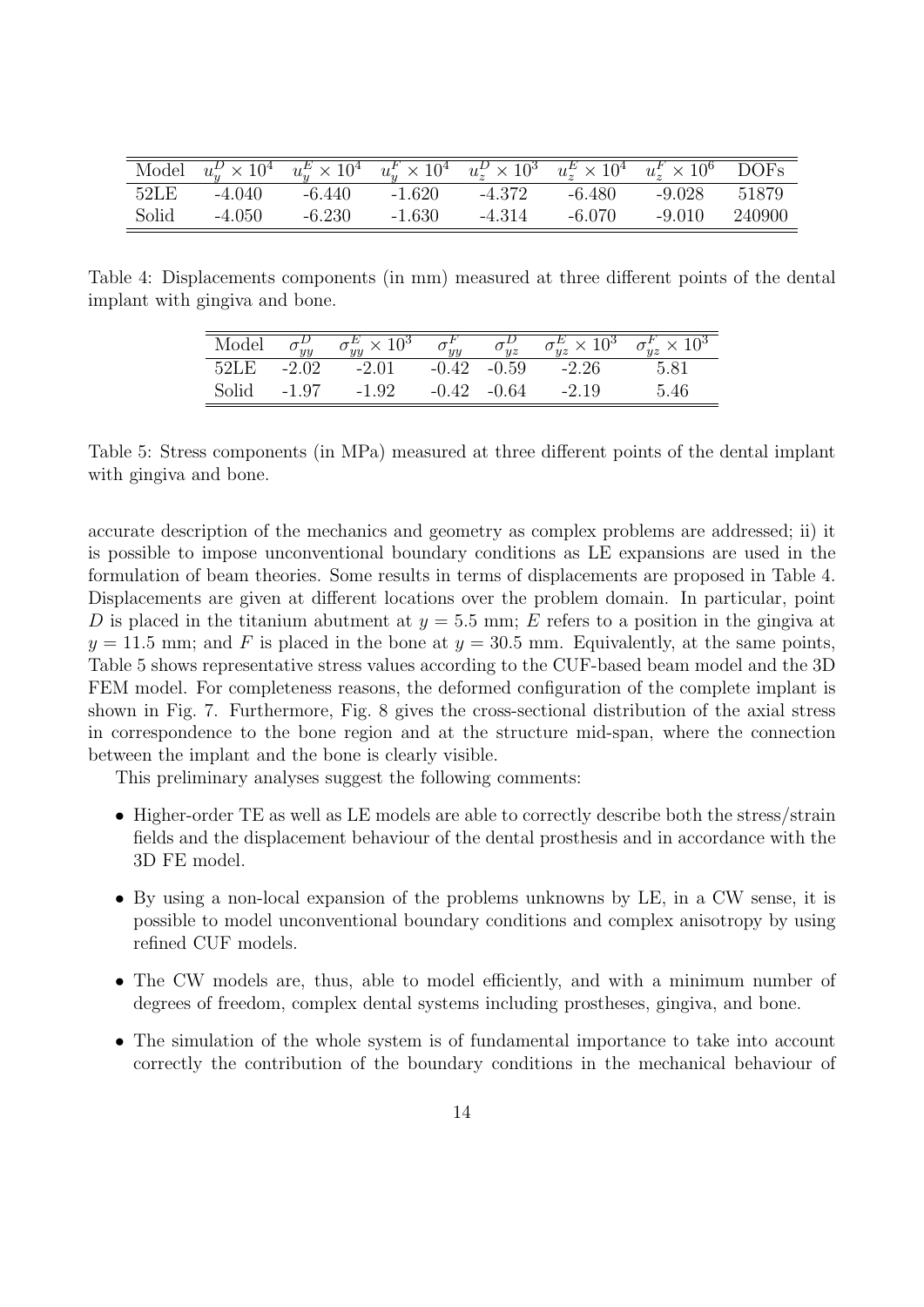

Figure 7: Deformed states of the dental implant with gingiva and bone.



Figure 8: Cross-sectional stress distribution  $(\sigma_{yy}$ , MPa) at the implant/bone (a) and bone (b) regions of the dental implant; CW model.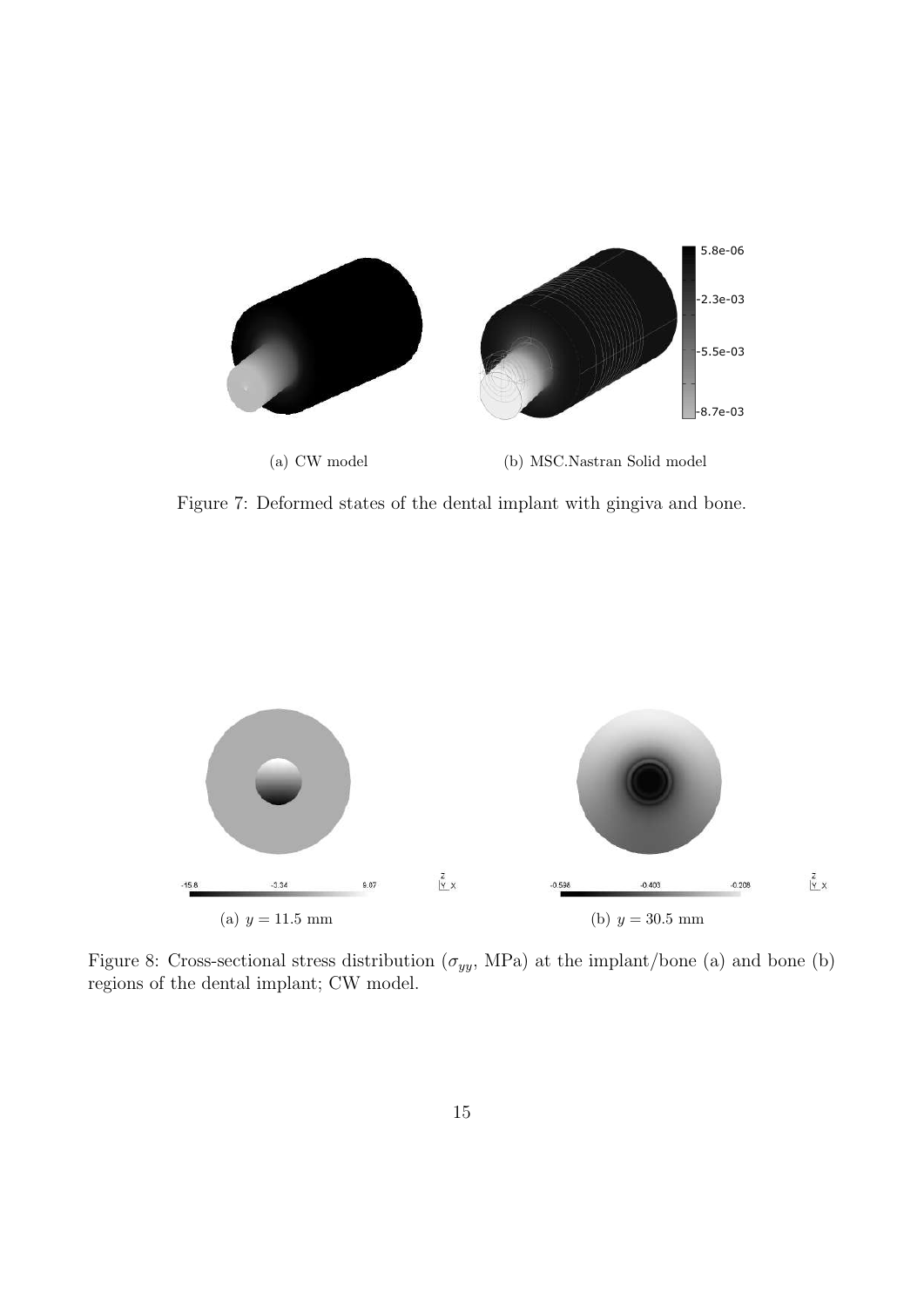|                |           | Classical models |           | Refined TE |           |           | Component-wise LE | MSC.Nastran |
|----------------|-----------|------------------|-----------|------------|-----------|-----------|-------------------|-------------|
| Mode           | EBBT      | TBT              | $N=4$     | $N=8$      | $N=12$    | 16LE      | 36LE              | Solid       |
|                | 3965.15   | 3923.86          | 3568.11   | 3504.73    | 3478.72   | 3475.14   | 3481.85           | 3425.49     |
| $\overline{2}$ | 3965.15   | 3923.86          | 3568.11   | 3504.73    | 3478.74   | 3475.14   | 3481.85           | 3425.49     |
| 3              | 32433.55  | 29938.09         | 16410.06  | 16121.71   | 16047.48  | 16036.42  | 16029.23          | 16110.40    |
| 4              | 32433.55  | 29938.09         | 27761.70  | 27345.98   | 27205.19  | 27188.46  | 27213.56          | 27057.82    |
| 5              | 42529.07  | 42529.07         | 27761.71  | 27345.99   | 27205.19  | 27188.46  | 27213.57          | 27057.84    |
| 6              | 103394.59 | 85576.67         | 40171.04  | 39745.53   | 39588.58  | 39614.69  | 39609.81          | 39358.11    |
|                | 103394.59 | 85576.67         | 80168.17  | 79180.83   | 78856.99  | 78768.19  | 78795.07          | 78669.59    |
| 8              | 171762.92 | 148591.54        | 80168.20  | 79180.86   | 78857.01  | 78768.19  | 78795.38          | 78669.62    |
| 9              | 188578.58 | 148591.55        | 91871.75  | 90542.57   | 90221.70  | 90141.91  | 90100.98          | 90526.15    |
| 10             | 188578.59 | 171762.92        | 138344.74 | 136721.92  | 136164.44 | 135990.48 | 135974.07         | 135398.00   |
| 11             | 286659.60 | 216227.25        | 138344.78 | 136721.97  | 136164.49 | 135990.48 | 135976.33         | 135398.00   |
| 12             | 288447.87 | 216227.26        | 161735.77 | 160105.42  | 159683.80 | 159503.76 | 159446.00         | 159640.60   |
| 13             | 288447.88 | 283319.15        | 164241.16 | 162841.80  | 162352.75 | 162369.15 | 162322.57         | 162038.70   |
| 14             | 373792.71 | 283319.15        | 199983.86 | 197202.74  | 196317.07 | 196338.53 | 196177.06         | 195249.20   |
| 15             | 488979.41 | 286659.60        | 207556.83 | 204387.10  | 203717.14 | 196338.53 | 196185.05         | 195249.20   |

Table 6: Natural frequencies (Hz) of the cantilever dental implant (see Fig. 6).

the implant. The refined beam models represent a good candidate to replace current technology (3D FEM) for the enhanced analysis of this complex bio-structures.

#### 3.1.2 Free vibration analysis

To further validate the proposed beam models and to fully characterize the dental implant under consideration, free vibration analysis is carried out and discussed in this section. Table 6 quotes the first 15 natural frequencies from classical to higher-order and CW models. The results, once again, are compared to those from a 3D finite element analysis. For the purpose of clarity, the same natural frequencies are shown in an histogram form in Fig. 9. Furthermore, some important mode shapes are depicted in Fig. 10. In detail, two flexural modes (Mode 1 and Mode 10) and two axial modes (Mode 3 and Mode 9) are depicted in this figure. Finally, in order to give a quantitative comparison in terms of mode shapes from the present CW beam models and 3D FEM analysis, the Modal Assurance Criterion (MAC) is employed and shown in Fig. 11 in the form of matrix and for the case under analysis. The MAC is defined as a scalar representing the degree of consistency (linearity) between one modal and another reference modal vector (see [52, 46]) as follows:

$$
\text{MAC}_{ij} = \frac{|\boldsymbol{\phi}_{A_i}^T \boldsymbol{\phi}_{B_j}|^2}{\boldsymbol{\phi}_{A_i}^T \boldsymbol{\phi}_{A_i} \boldsymbol{\phi}_{B_j} \boldsymbol{\phi}_{B_j}^T}
$$
(16)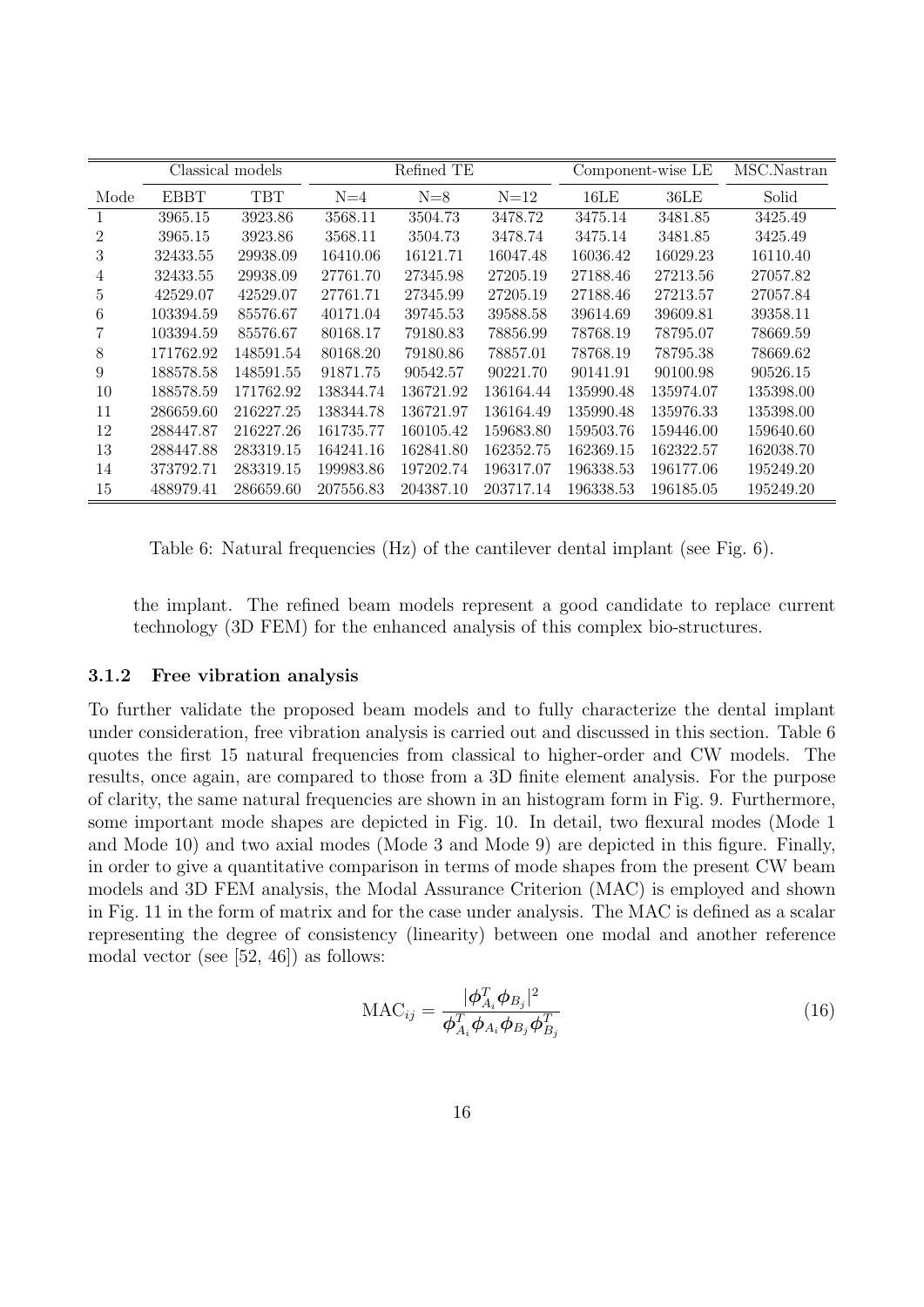

Figure 9: Natural frequencies of the dental implant vs. numerical model adopted.



(c) Mode 9 (d) Mode 10

Figure 10: Representative mode shapes of the dental implant; CW model.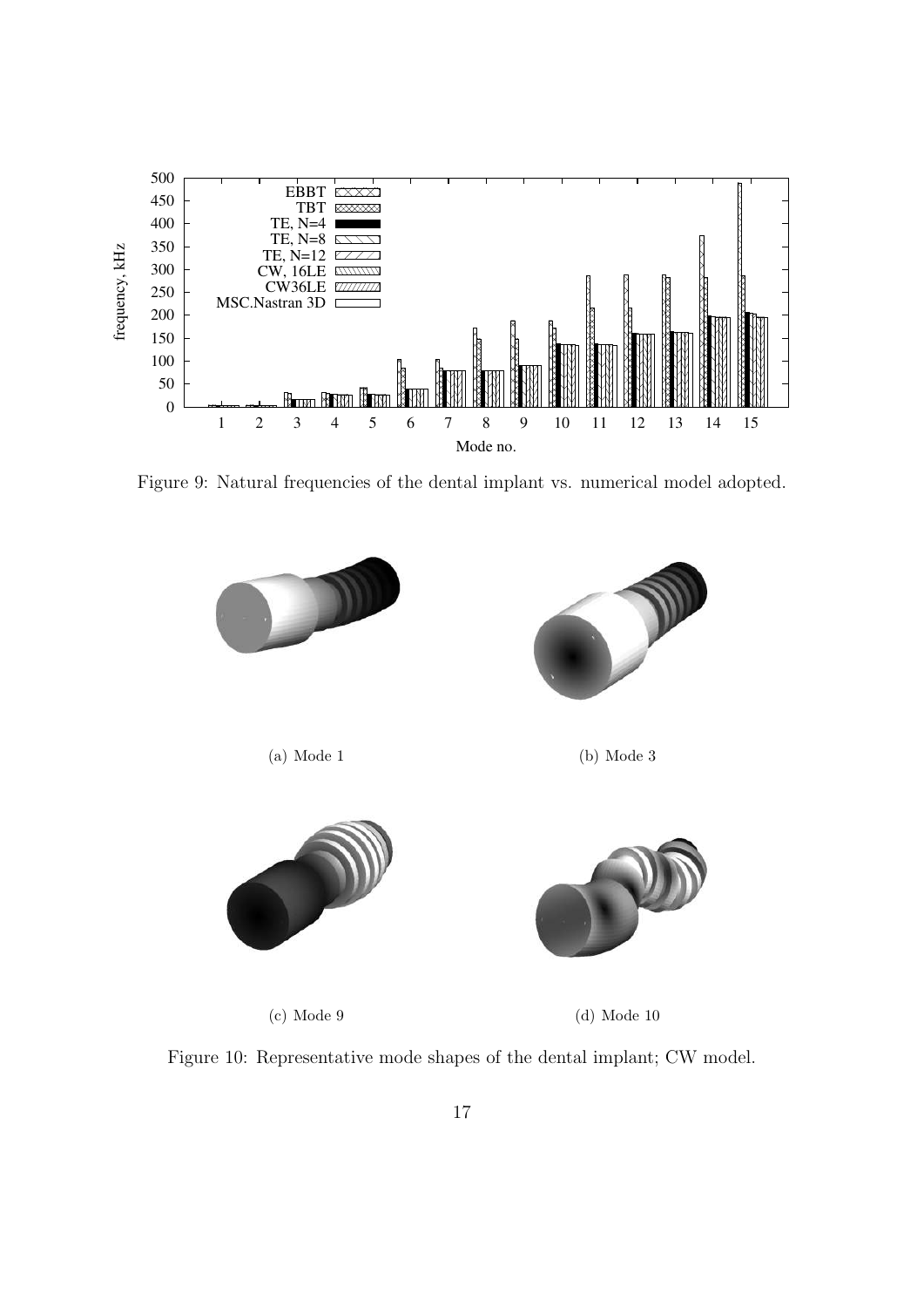

Figure 11: MAC matrix of the eigenvectors from traditional 3D FEM solution and 36LE CW model.

where  $\phi_{A_i}$  is the  $i^{th}$  eigenvector of model A, whereas  $\phi_{B_j}$  is the  $j^{th}$  eigenvector of model B. The modal assurance criterion takes on values from zero (representing no consistent correspondence), to one (representing a consistent correspondence).

The following comments arise from the modal analysis of the dental prosthesis:

- Classical beam models, EBBM and TBT, are able to describe correctly the first bending mode. Nevertheless, as shown in Fig. 9, they provide increasing inaccurate results as higher frequencies are considered.
- Conversely, refined TE and CW CUF-based beam models can describe very accurately the modal characteristics of the dental implant and in accordance with more complex 3D solid models made of brick elements.
- In detail, as confirmed by the MAC analysis (Fig. 11), CW models present a enhanced accuracy with respect to other beam models and in accordance to 3D analysis even in terms of consistency of the mode shapes. In fact, it is clear that the mode shapes from the CW model are perfectly equivalent to those from the solid model.

### 3.2 Atherosclerotic plaque

Another compelling case that demonstrates the capabilities of 1D-CUF models is the one concerning the human external iliac artery with a pronounced atherosclerotic plaque. In particular, a portion of an atherosclerotic artery with a significant lumen reduction is taken into account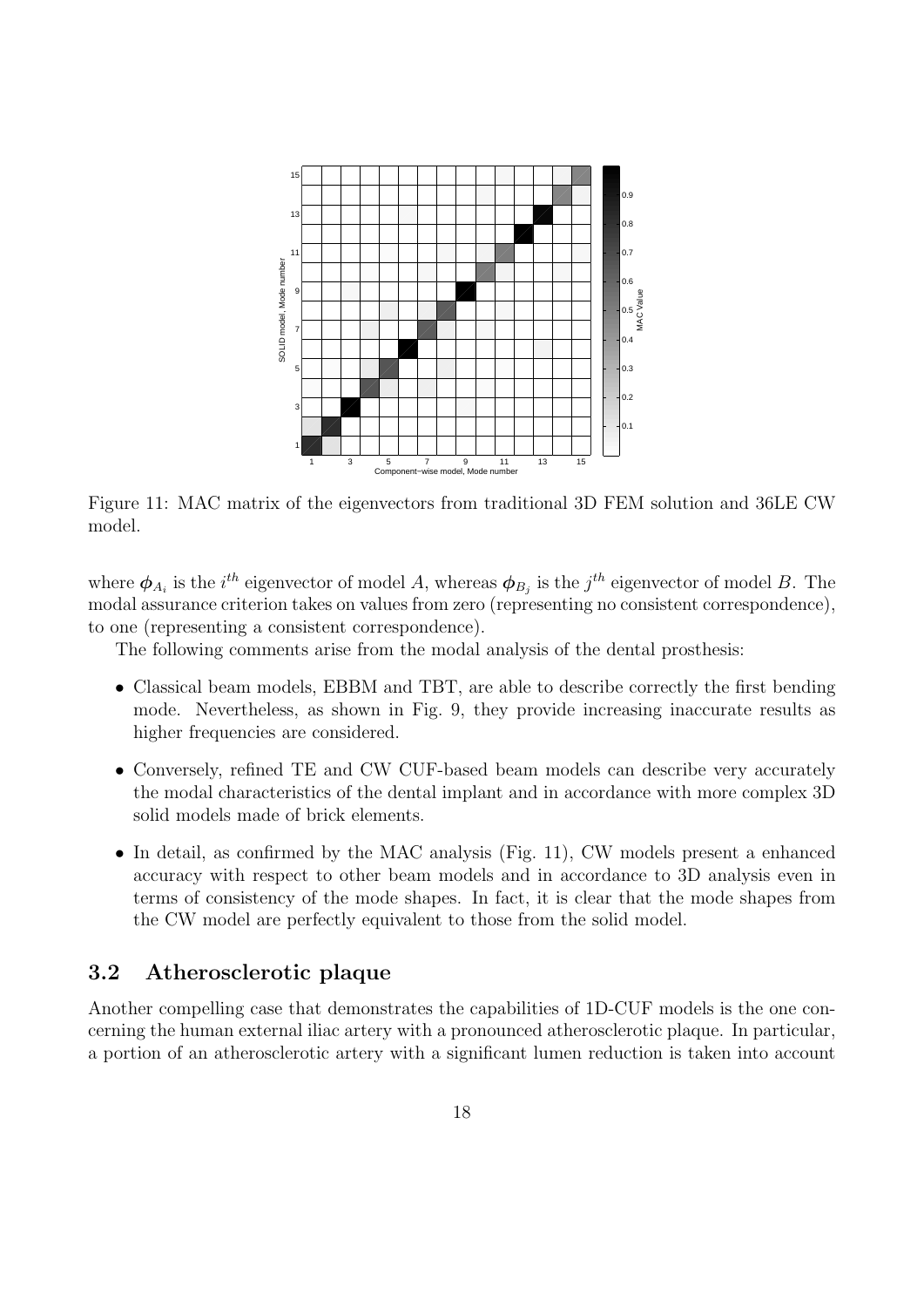

Figure 12: Cross-section of the atherosclerotic plaque.

in this section. Published literature shows that, starting from images captured during hrMRI (high resolution magnetic resonance imaging) and from histological analysis, it is possible to identify the section with its components [18, 19]. In this way, one can distinguish six different materials for the artery (see Fig. 12): the adventititia  $(A)$ , the calcification  $(C)$ , the lipid pool (LP), the fibrous cap (FC), the non-diseased media (M), and the fibrotic media (FM), which is in fact the sum of fibrotic intima and diseased fibrotic media.

For representative purpose, the cross-section width of the problem considered hereinafter is approximately 15 mm, as well as the height. As in the previous example, we present two different cases of boundary conditions and loads. The first one considers a portion of an artery with a length of 40 mm, clamped at the beam ends  $(y = 0 \text{ and } y = L)$  and subjected to an internal pressure of 180 mmHg. In the second analysis case, an axial asymmetric load is applied and clamped-free boundary conditions are imposed to investigate the bending behaviour of the structure. Three-dimensional solid models are implemented in MSC.Nastran to conduct comparisons. These models are discretized with 382700 brick elements (398041 nodes) to give 1194123 DOFs. In this section high-order CUF models, TE and LE, are employed as well. In this case, the structure is modelled with a one-dimensional mesh made of 10 B4 (cubic) finite elements and an increasing value of beam theory orders are considered. The LE model's cross-section are, instead, discretized with 59 L9 and two L6 polynomials, for a total of 270 nodes. For the sake of completeness, the LE model discretization on the cross-section is shown in Fig. 13. Tissue materials are modelled as linear isotropic; the isotropic properties of each materials are the same as used in [18, 42] and are given in Table 7.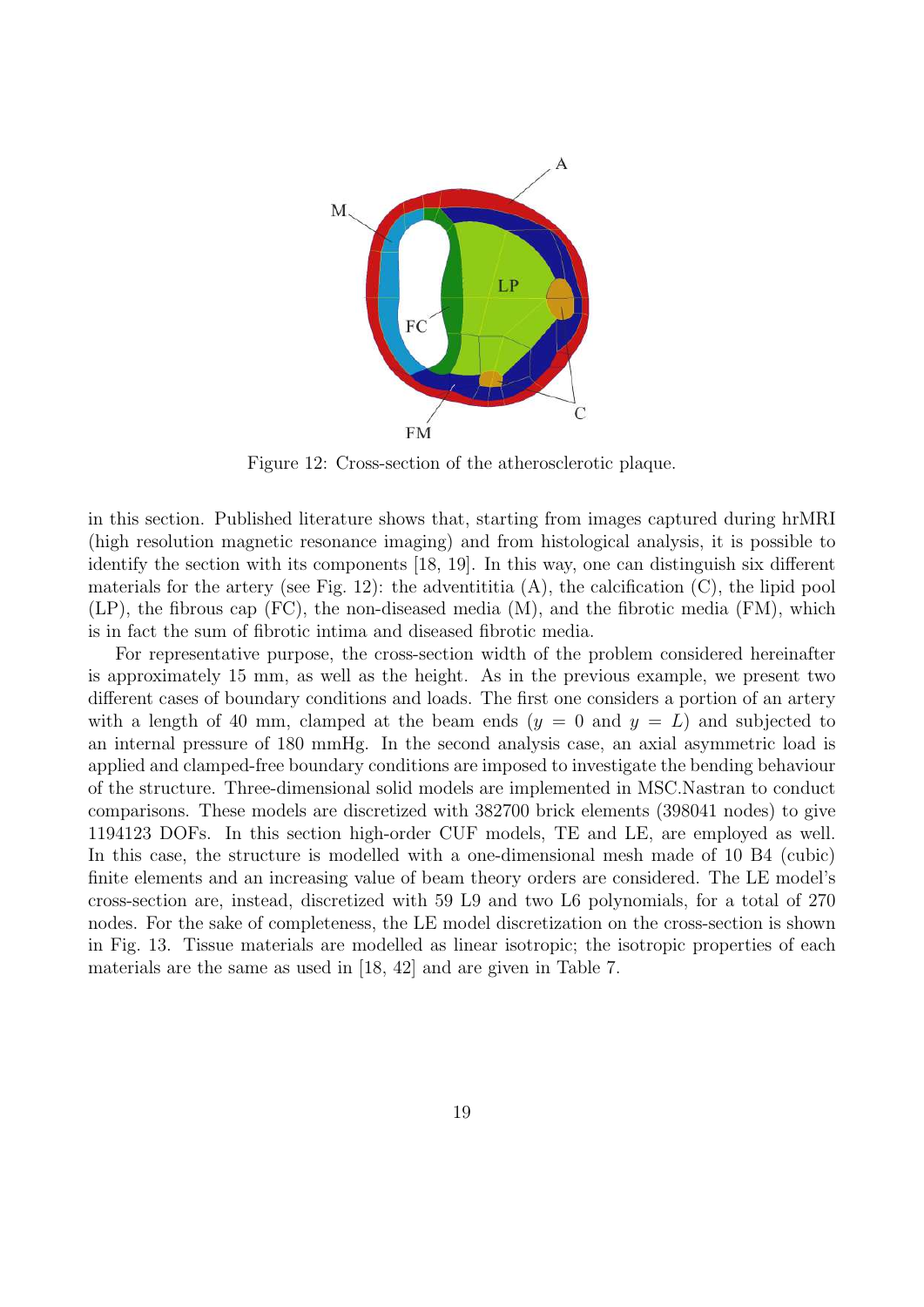

Figure 13: LE model of the atherosclerotic plaque.

| <b>Tissue</b>  | $E$ [MPa] | V    |
|----------------|-----------|------|
| Calcification  | 12        | 0.33 |
| Lipid Pool     | 0.1       | 0.33 |
| Fibrous Cap    | 2.4       | 0.33 |
| Media          | 1         | 0.33 |
| Fibrotic Media | 5         | 0.33 |
| Adventitia     | 2.5       | 0.33 |

Table 7: Materials properties of the atherosclerotic plaque.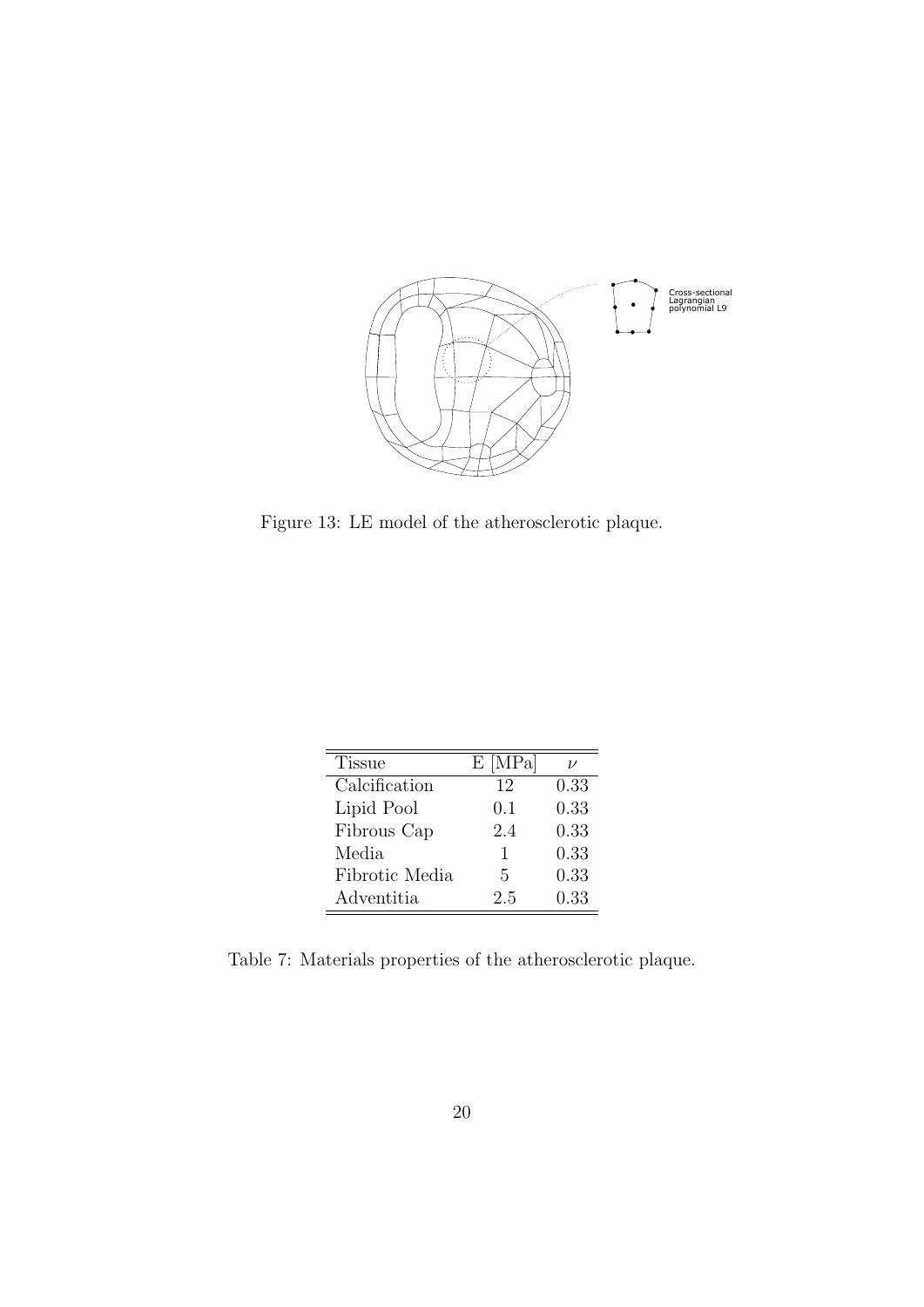

Figure 14: Distribution of the in-plane horizontal displacement component,  $u_x$ , on the mid-span cross-section. Comparison between TE ( $N = 4$  to  $N = 20$ ), LE, and MSC.Nastran Solid model. Values in mm.

#### 3.2.1 Static Analysis

The complexity of the problem is confirmed, in the case of the first loading scenario, by Fig. 14, which shows the cross-sectional displacements distribution for various CUF beam models and 3D analysis. The thought heterogeneity of the atherosclerotic plaque is well described by the refined models proposed, which highlight the deformability of the lipid pool and the fibrous cap. In contrast, it is clear that the deformation in the calcification region is almost null. It is obvious that, to detect high cross-section deformation with beam theories, refined kinematics are needed but, still, 3D solution may be obtained. To confirm this aspect, Table 8 quotes the maximum displacements within the media  $(M)$ , the adventitia  $(A)$  and the fibrous cap  $(FC)$ for the different models addressed. Furthermore, the total numbers of DOFs for each model employed are shown in the same table. Table 9, on the other hand, lists static analysis results in terms of stress components according to all models considered. Namely, the in-plane normal stress component,  $\sigma_{xx}$ , and the shear,  $\sigma_{xz}$ , are given in Table 9 and measured at different points in the atherosclerotic plaque domain. Some comments arise from the results outlined above: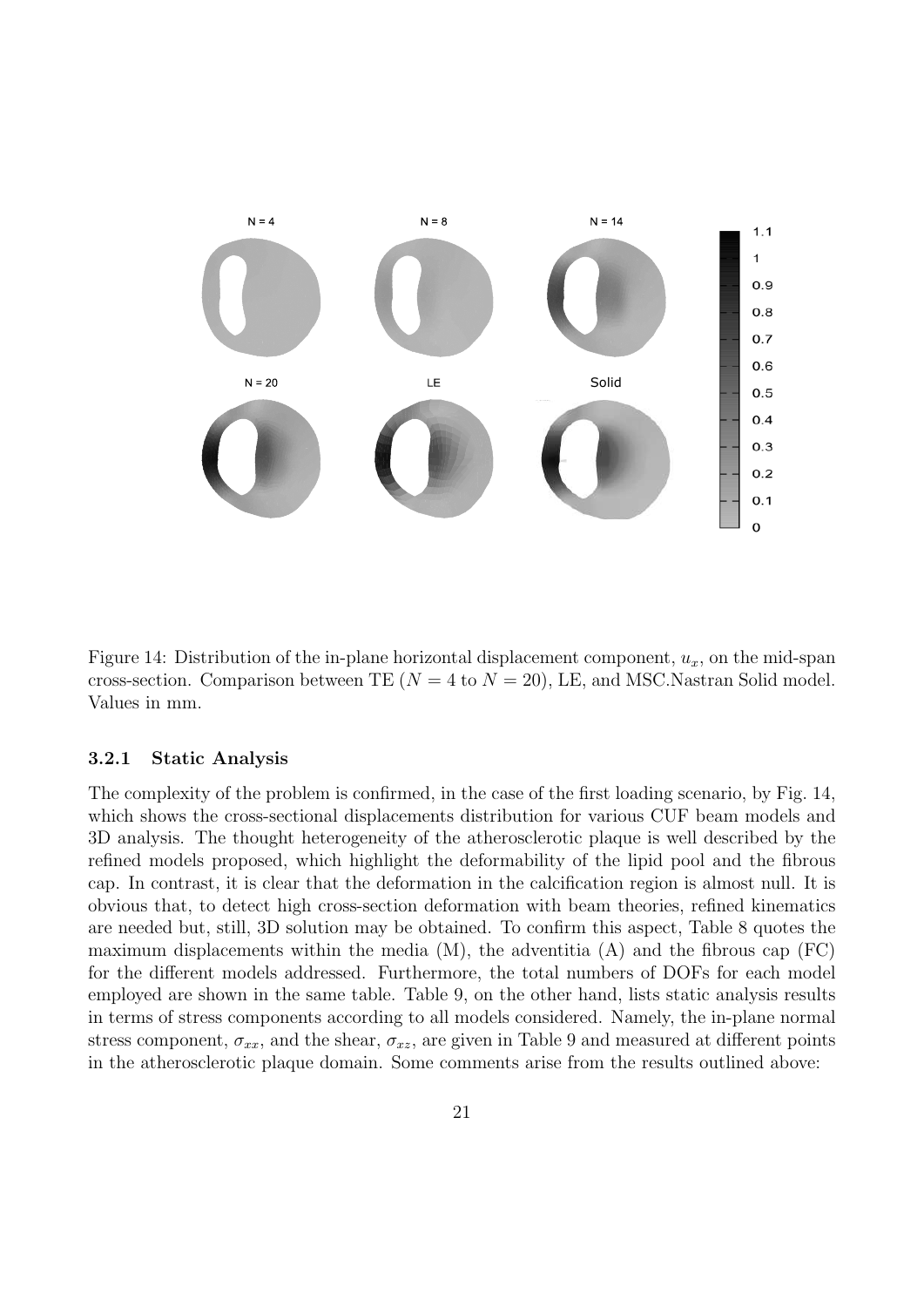| Model       | М<br>$u_{\max}^{\dots}$ | $u_{max}$ | FC<br>U,<br>max | <b>DOFs</b> |
|-------------|-------------------------|-----------|-----------------|-------------|
| <b>EBBT</b> | 0.0041                  | 0.0041    | 0.0041          | 93          |
| TBT         | 0.0093                  | 0.0093    | 0.0093          | 155         |
| $N=1$       | 0.5666                  | 0.6210    | 0.3496          | 279         |
| $N=4$       | 0.0538                  | 0.0539    | 0.0262          | 1395        |
| $N = 8$     | 0.2019                  | 0.1933    | 0.1232          | 4185        |
| $N=10$      | 0.3088                  | 0.2877    | 0.1710          | 6138        |
| $N=14$      | 0.7065                  | 0.6662    | 0.3862          | 11160       |
| $N=18$      | 0.9213                  | 0.8929    | 0.5552          | 17670       |
| $N=20$      | 1.0294                  | 1.0035    | 0.6211          | 21483       |
| LE          | 1.0153                  | 0.9581    | 0.7209          | 26730       |
| Solid       | 1.0587                  | 1.0488    | 0.7209          | 1194123     |

Table 8: Maximum horizontal displacement component,  $u_x$  (mm), of the atherosclerotic plaque subjected to internal pressure.

| Model    | $\sigma_{xx}$ | $\sigma_{xz}$ | $\sigma_{xx}$ | $\sigma_{xz}$ | $\sigma_{xx}$ | $\sigma_{xz}$ | $\sigma_{xx}$ | $\sigma_{xz}$ | $\sigma_{xx}$ | $\sigma_{xz}$ | $\sigma_{xx}$ | $\sigma_{xz}$ |
|----------|---------------|---------------|---------------|---------------|---------------|---------------|---------------|---------------|---------------|---------------|---------------|---------------|
|          |               | FM            | М             |               | LΡ            |               |               | А             |               | FC            |               | С             |
| $N=4$    | 2.683         | 0.101         | 1.379         | 0.000         | 0.011         | 0.000         | $-0.010$      | $-0.225$      | 3.984         | 0.045         | 1.077         | 1.522         |
| $N=8$    | 0.279         | $-0.011$      | 2.772         | $-0.185$      | $-0.280$      | 0.017         | 2.012         | 0.032         | 1.658         | 0.259         | $-2.607$      | 1.252         |
| $N=10$   | -6.965        | $-0.203$      | $-1.788$      | $-0.181$      | 0.164         | 0.059         | 1.720         | $-0.683$      | $-1.120$      | 0.088         | 2.866         | 0.379         |
| $N = 14$ | -2.345        | $-0.057$      | -9.435        | $-0.098$      | -2.066        | 0.070         | 2.534         | $-1.726$      | -9.756        | $-0.408$      | 1.936         | 0.709         |
| $N=18$   | -1.382        | $-0.232$      | $-9.188$      | $-0.160$      | $-0.857$      | 0.120         | 5.820         | -1.441        | $-5.981$      | $-0.482$      | 3.985         | $-0.708$      |
| $N=20$   | 1.132         | 0.140         | $-4.668$      | $-0.187$      | $-1.150$      | 0.118         | 4.870         | $-1.919$      | -4.424        | $-0.276$      | 6.786         | -1.332        |
| LE       | $-0.052$      | $-0.025$      | -3.670        | $-0.546$      | $-1.310$      | 0.105         | 4.550         | $-1.750$      | $-5.290$      | 0.072         | 3.370         | 0.920         |
| Solid    | $-0.186$      | $-0.014$      | $-1.907$      | $-0.246$      | -1.458        | 0.137         | 4.649         | $-1.635$      | -1.926        | 0.119         | 3.206         | 0.860         |

Table 9: In-plane normal,  $\sigma_{xx}$ , and shear,  $\sigma_{xz}$ , stress components (10<sup>2</sup> MPa) in correspondence of each different material of the atherosclerotic plaque subjected to internal pressure.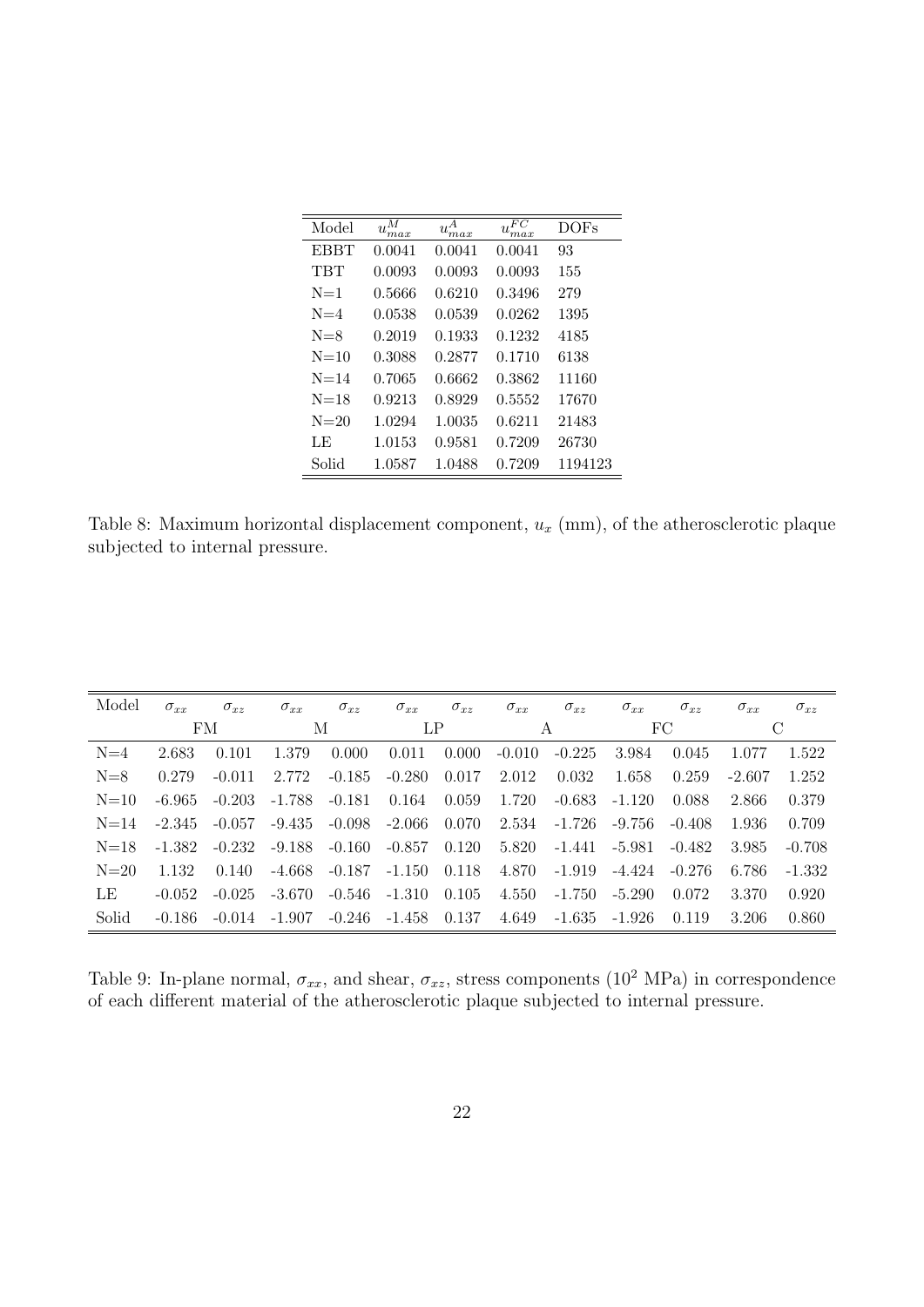

Figure 15: Axial stress  $\sigma_{yy}$  (MPa) distribution on the mid-span cross-section of the atherosclerotic plaque subjected to clamped-free boundary conditions and forces along y.

| Model       | $\sigma_{yy}$ at $(0,0)$ | $\sigma_{yy}$ at $(15,0)$ | $u_{max}^M$ | $u_{max}^{FC}$ |
|-------------|--------------------------|---------------------------|-------------|----------------|
| <b>EBBT</b> | 0.345                    | $-0.090$                  | 12.574      | 12.574         |
| TBT         | 0.345                    | $-0.090$                  | 12.574      | 12.574         |
| $N=1$       | 0.345                    | $-0.090$                  | 12.574      | 12.574         |
| $N=4$       | 0.322                    | $-0.098$                  | 12.117      | 12.113         |
| $N=8$       | 0.345                    | $-0.089$                  | 11.983      | 12.149         |
| $N=10$      | 0.331                    | $-0.094$                  | 11.795      | 11.992         |
| $N = 14$    | 0.333                    | $-0.084$                  | 11.447      | 11.848         |
| $N=18$      | 0.327                    | $-0.086$                  | 11.339      | 11.865         |
| $N=20$      | 0.353                    | $-0.088$                  | 11.304      | 11.862         |
| LE          | 0.324                    | $-0.080$                  | 11.245      | 11.704         |
| Solid       | 0.340                    | $-0.087$                  | 10.955      | 11.707         |

Table 10: Values of  $\sigma_{yy}$  (MPa) and  $u_x$  (mm) for different points and materials of the section.

- Classical and low-order TE models are not able to identify correct values of stress and displacements.
- Increasing the order of TE CUF models, it is possible to meet the accuracy of 3D analyses.
- LE model is able to reproduce the 3D solution with very low computational cost.

In a second load case, the structure is subjected to clamped-free boundary conditions. An asymmetric and axial pressure distribution is applied all along the lipid pool and the non-diseased media to simulate bending due to viscous forces along the y-axis. Accordingly, Figure 15 shows the distribution of the  $\sigma_{yy}$  axial stress components over the cross-section of the atherosclerotic plaque. Moreover, the same stress component is listed in Table 10 for various points and along with maximum horizontal displacements. The following considerations can be made: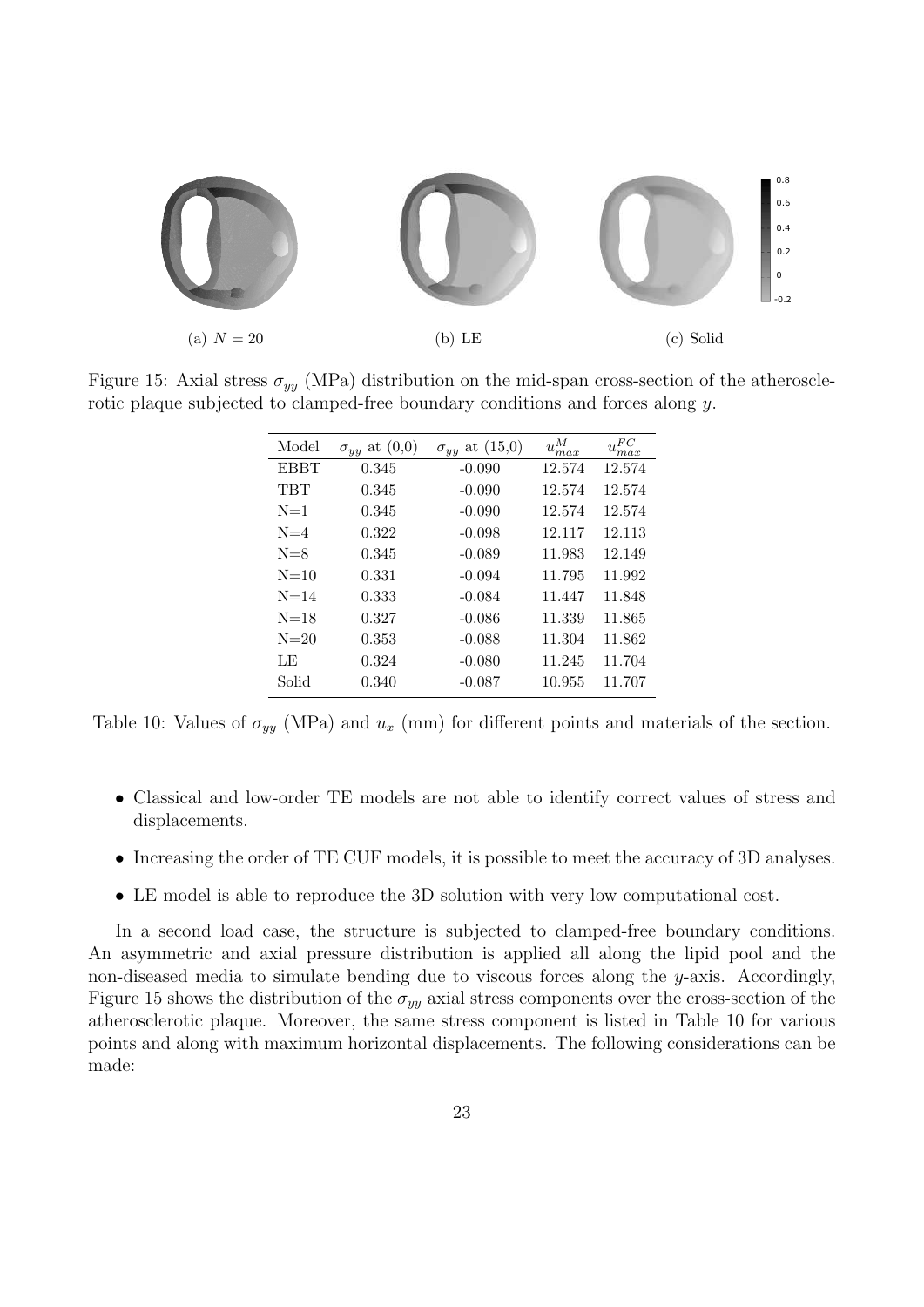| Mode           | Solid  | LE     | EBBT   | TBT    | $N=1$  | $N=4$  | $N=8$  | $N=10$ |
|----------------|--------|--------|--------|--------|--------|--------|--------|--------|
| $\mathbf{1}$   | 133.63 | 134.12 | 246.26 | 170.22 | 164.04 | 155.92 | 141.34 | 139.44 |
| 2              | 138.06 | 138.85 | 259.15 | 174.24 | 170.15 | 147.86 | 146.53 | 144.32 |
| 3              | 235.41 | 236.73 |        |        | 251.93 | 249.43 | 244.67 | 243.45 |
| $\overline{4}$ | 247.65 | 258.78 |        |        |        |        |        | 331.14 |
| 5              | 256.51 | 258.83 | 598.93 | 349.94 | 339.49 | 316.54 | 285.33 | 278.51 |
| 6              | 270.22 | 272.26 | 633.59 | 361.64 | 351.67 | 301.34 | 295.71 | 290.05 |
| 7              | 309.85 | 310.97 |        |        | 373.61 | 368.84 | 356.66 | 349.72 |
| 8              | 311.76 | 325.77 |        |        |        |        |        |        |
| 9              | 319.54 | 329.08 |        |        |        | 611.04 | 478.45 | 462.58 |
| 10             | 340.83 | 348.22 |        |        |        |        |        |        |
| 11             | 342.64 | 354.95 |        |        |        | 617.55 | 501.94 | 478.91 |
| 12             | 385.71 | 390.33 |        |        |        | 644.86 | 434.66 | 414.72 |
| 13             | 387.44 | 396.67 |        |        |        |        |        |        |
| 14             | 393.04 | 397.51 |        |        |        |        |        |        |
| 15             | 400.98 | 409.27 |        |        |        |        | 585.31 | 547.56 |
| 16             | 425.57 | 440.64 |        |        |        |        |        |        |
| 17             | 432.91 | 438.87 |        |        |        | 493.22 | 478.35 | 478.92 |
| 18             | 434.25 | 443.75 |        |        |        | 711.92 | 566.41 | 510.85 |
| 19             | 441.07 | 451.96 |        |        |        |        |        |        |
| 20             | 442.76 | 448.23 |        |        |        |        |        | 535.37 |

Table 11: Natural frequencies (Hz) of the clamped-clamped atherosclerotic plaque.

- Classical and lower-order beam models, due to their intrinsic hypotheses, cannot detect different values of displacement for different materials over the cross section.
- In the case of bending loading, refined CUF models are very reliable and in accordance to 3D analysis. Moreover, the efficiency of these models is demonstrated as well.

### 3.2.2 Free-Vibration Analysis

The free-vibration analysis of the artery under clamped-clamped boundary conditions is presented as a final analysis case. The first 20 natural frequencies are shown in Table 11, where the solutions from the proposed 1D models are compared to those from 3D FE analyses. For representative reasons, selected mode shapes by 1D LE-CW model are also depicted in Fig. 16. Finally, the MAC matrix between the present CW model and the 3D brick model is shown in 17, to further highlight the congruence of the analysis. According to those results, the following remarks can be outlined:

- Classical and lower-order TE models can detect bending modes. Obviously, these 1D models cannot deal with mode shapes that involve cross-section deformations.
- In contrast, the LE-CW model can perfectly reproduce 3D accuracy in terms of both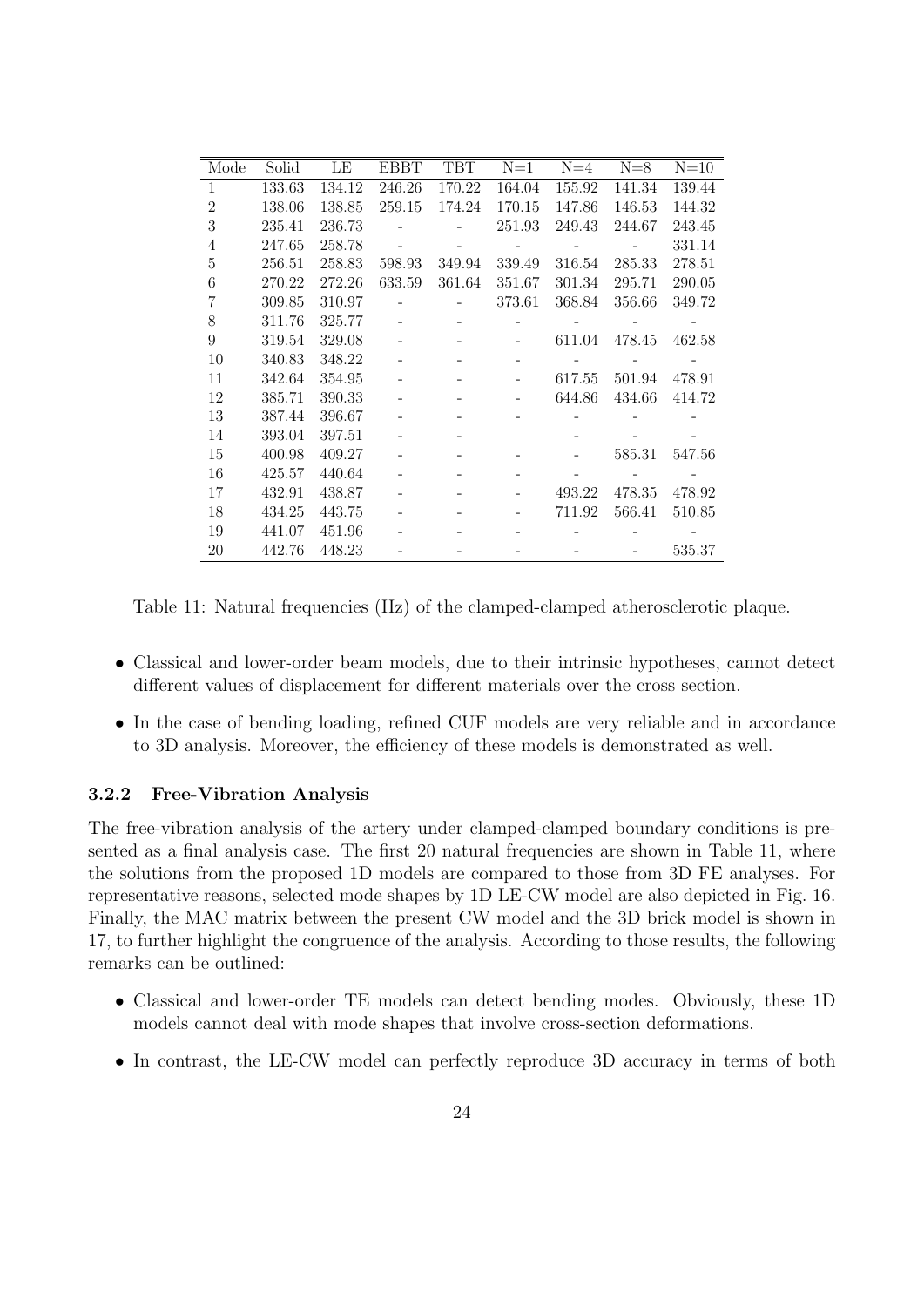

Figure 16: Representative mode shapes of the atherosclerotic plaque; CW model.



Figure 17: Modal Assurance Criterion (MAC) between 3D FEM solution and LE model.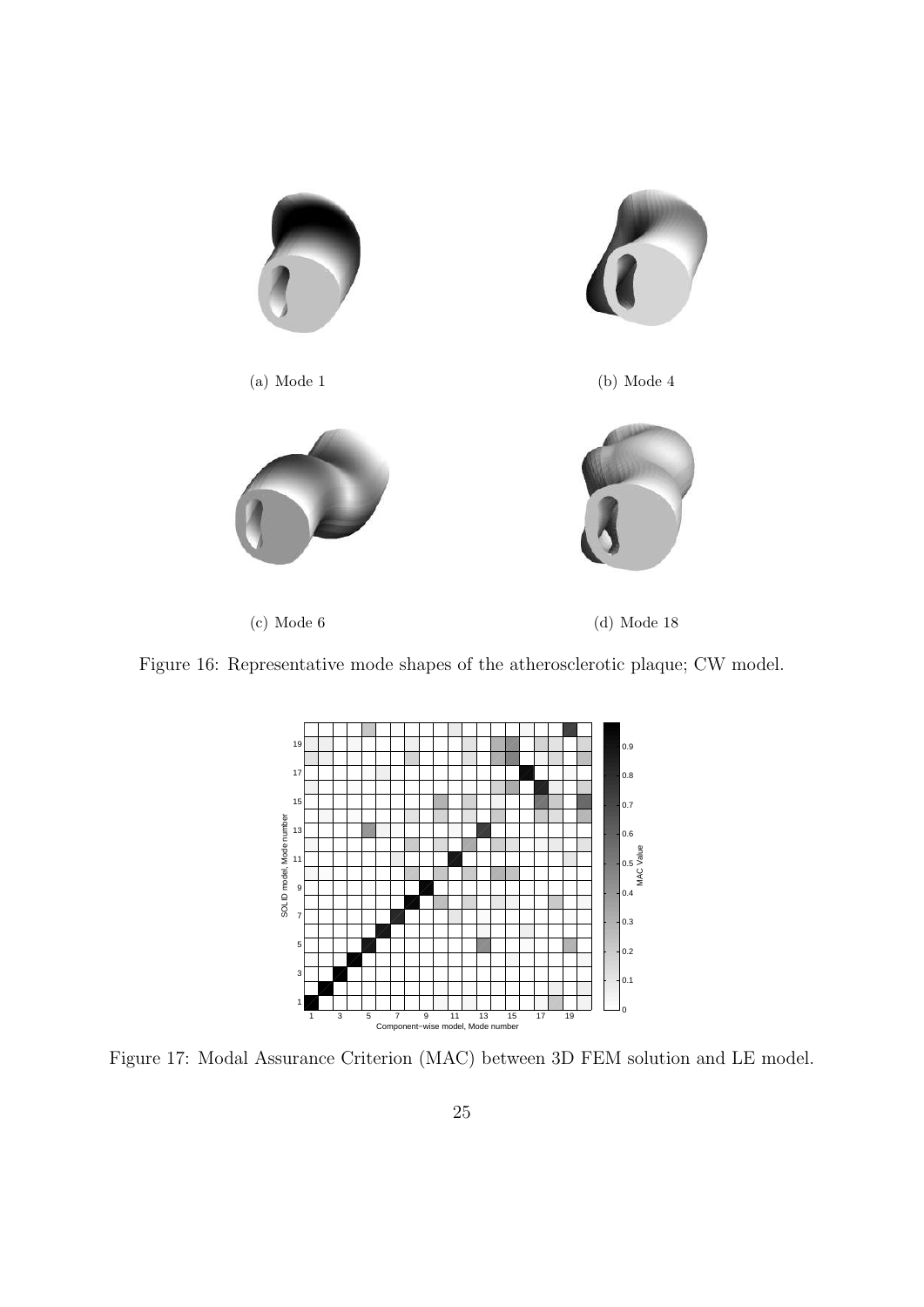natural frequencies and vibration modes. Some small discrepancies of mode shapes are noticed in high-frequency range, but this is justified by the enormous computational efficiency of CUF versus 3D solution.

# 4 Conclusions

Static and free-vibration analyses of a dental prosthesis and an atherosclerotic human artery have been investigated in this paper by using refined beam models. The adopted theories have been derived from the Carrera Unified Formulation (CUF), which allows to obtain a generic order beam theory in a compact and automatic way. Particular attention has been focused on the capability of LE (Lagrange Expansion) models based on CUF to represent in an accurate manner both the physical geometry and the kinematics of the problems under consideration in an accurate manner. All the results discussed have been compared to those from the literature and those obtained by using commercial finite element software tools. Some conclusions can be summarized:

- Refined models are necessaries to deal with complex bio-structures and arbitrary geometries.
- Component-wise approach based on LE helps us to overcome the necessity to combine different kinematics (1D, 2D, and 3D) to analyze multi-component and heterogeneous structures.
- The use of classical and lower-order beam models should be unsuggested for this class of problems. Using low-order kinematics, even in a global-local sense, and in regions where accurate analysis is not needed, may in fact result into wrong description of boundary conditions and error growing in local zones that are described by enriched kinematics.
- 1D CUF models have be demonstrated to eventually present high level of accuracy with low computational effort, when compared to 3D FEM models.

The results discussed encourage future use of the proposed models to more complex applications including, for instance, non-linear material laws and fluid-structure couplings.

# Conflict of interest

No potential conflict of interest is reported by the authors.

# References

[1] Y.C. Fung. Biomechanics: Mechanical Properties of Living Tissues. Springer, 1993.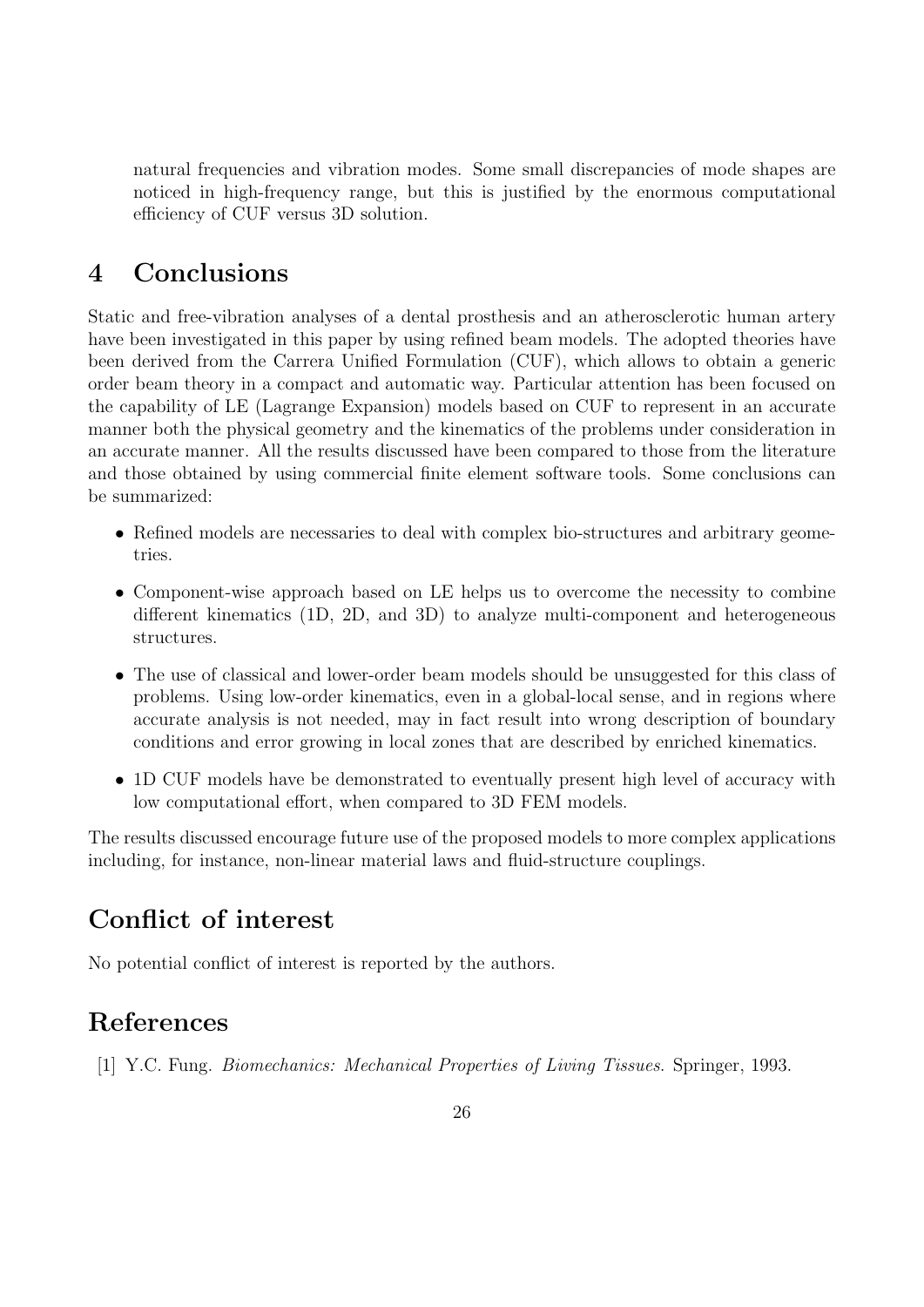- [2] Y.C. Fung. Biomechanics: Circulation. Springer, 1997.
- [3] Y.C. Fung. Biomechanics: Motion, Flow, Stress and Growth. Springer, 1990.
- [4] F.G. Evans. *Biomechanical studies of musculo-skeletal system*. Charles C. Thomas, 1961.
- [5] H. Hatze. A complete set of control equations for the human musculo-skeletal system. Journal of Biomechanics, 10:799–805, 1977.
- [6] H.M. Frost. Bone Remodelling Dynamics. Charles C. Thomas, 1963.
- [7] A.B. Schultz. Loads on the human lumbar spine. Mechanical Engineering, 108:36–41, 1986.
- [8] A.V. Hill. The heat of shortening and the dynamic constants of muscle. Proceedings of the Royal Society of London, 126:136–195, 1938.
- [9] H.E. Huxley and J. Hanson. Changes in the cross-striations of muscle during contraction and stretch and their structural interpretation. Nature, 173:973–976, 1954.
- [10] A. Brady. Mechanical properties of cardiac fibers. In R.M. Berne, N. Sperelakis, and S.R. Geiger, editors, Handbook of Physiology. Sec. 2, The Cardiovascular System, volume 1, pages 461–474. American Physiology Society, 1979.
- [11] K.A.P. Edman and E. Nilsson. The mechanical parameters of myocardial contraction studied at a constant length of the contractile element. Acta Physiologica, 72:205–219, 1968.
- [12] J.S. Frank and G.A. Langer. The myocardial interstitium: Its structure and its role in ionic exchange. Journal of Cell Biology, 60:596–601, 1974.
- [13] Y.C. Fung. Mathematical representation of the mechanical properties of the heart muscle. Journal of Biomechanics, 3:381–404, 1970.
- [14] K. Sakakura, M. Nakano, F. Otsuka, E. Ladich, F.D Kolodgie, and R. Virmani. Pathophysiology of atherosclerosis plaque progression. Heart, Lung and Circulation, 22(6):399–411, 2013.
- [15] G. A. Holzapfel, M. Stadler, and C.A.J. Schulze-Bauer. A layer-specific three-dimensional model for the simulation of balloon angioplasty using magnetic resonance imaging and mechanical testing. Annals of Biomedical Engineering, 30(6):753–767, 2002.
- [16] M.G. Lawlor, M.R. O'Donnell, B.M. O'Connell, and M.T Walsh. Experimental determination of circumferential properties of fresh carotid artery plaques. Journal of Biomechanics, 44(9):1709–1715, 2011.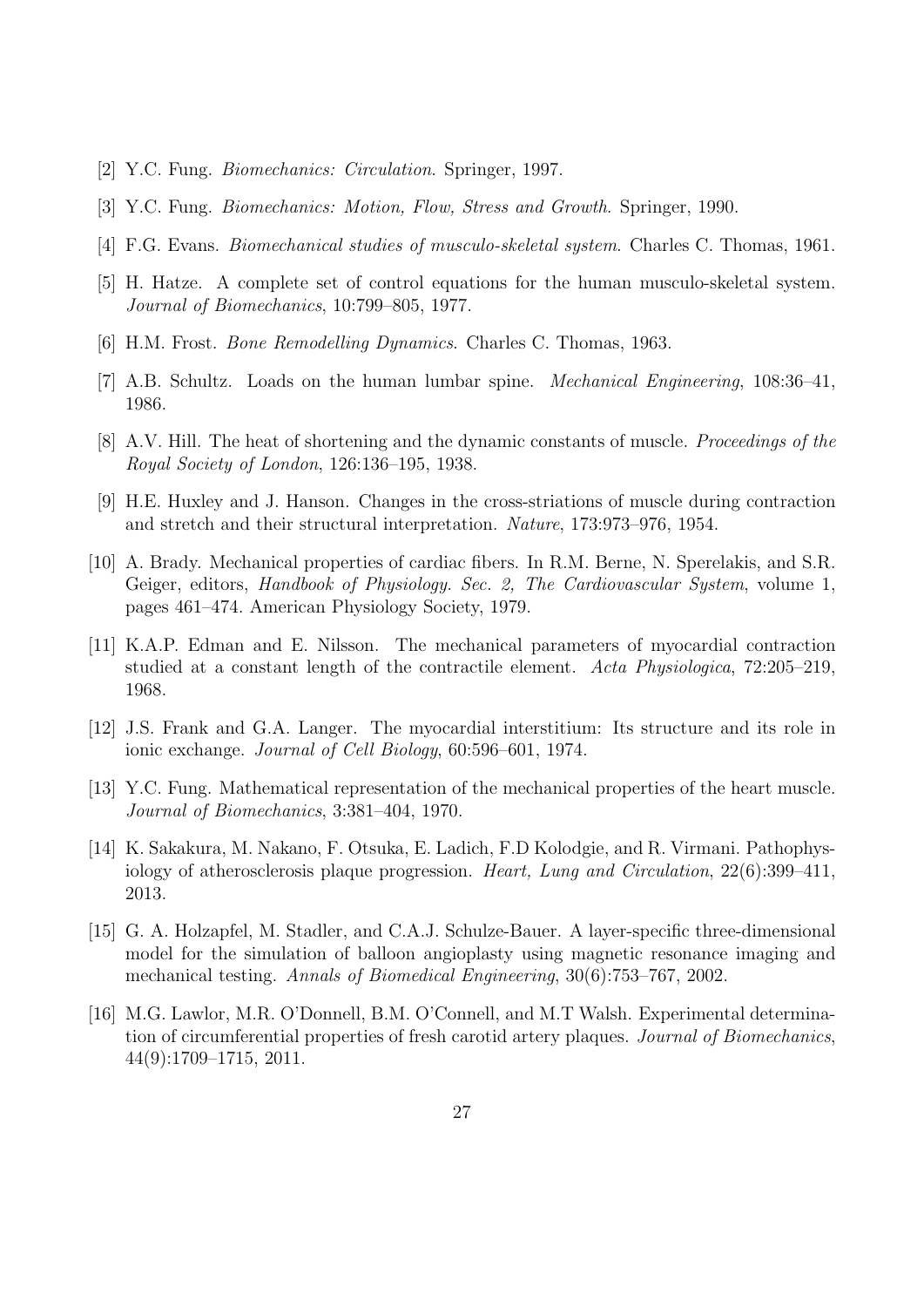- [17] E. Maher, A. Creane, S. Sultan, N. Hynes, C. Lally, and D.J. Kelly. Tensile and compressive properties of fresh human carotid atherosclerotic plaques. Journal of Biomechanics, 59(4):613–621, 1996.
- [18] G. Holzapfel, G. Sommer, and P. Regitnig. Anisotropic mechanical properties of tissue components in human atherosclerotic plaques. Journal of Biomechanical Engineering, 126:657–665, 2004.
- [19] D. Balzani, S. Brinkhues, and G. Holzapfel. Constitutive framework for the modeling of damage in collagenous soft tissues with application to arterial walls. Computer Methods in Applied Mechanics and Engineering, pages 139–151, 2011.
- [20] C.K. Chai, A.C. Akyildiz, L. Speelman, F.J. Gijsen, C.W. Oomens, M.R. van Sambeek, A. van der Lugt, and F.P. Baaijens. Local axial compressive mechanical properties of human carotid atherosclerotic plaques/characterisation by indentation test and inverse finite element analysis. Journal of Biomechanics, 46(10):1759–1766, 2013.
- [21] H.M. Loree, R.D. Kamm, R.G. Stringfellow, and R.T. Lee. Effects of fibrous cap thickness on peak circumferential stress in model atherosclerotic vessels. Circulation Research, 71:850–858, 1992.
- [22] D. Tang, C. Yang, S. Mondal, F. Liu, G. Canton, T. Hatsukami, and C. Yuan. A negative correlation between human carotid atherosclerotic plaque progression and plaque wall stress: in vivo mri-based 2d/3d fsi models. J. of Biomechanics, 41(4):727–736, 2008.
- [23] J. Geng, K.B.C. Tan, and G. Liu. Application of finite element analysis in implant dentistry: a review of the literature. Journal of Prosthetic Dentistry, 85:585–598, 2001.
- [24] R.M. Pilliar, D.A. Deporter, P.A. Watson, and N. Valiquette. Dental implant design/effect on bone remodeling. Journal of Biomedical Materials Research, 25(4):467–483, 1991.
- [25] H. Vaillancourt, R.M. Pillar, and D. McCammond. Factors affecting crestal bone loss with dental implants partially covered with a porous coating: a finite element analysis. International Journal of Oral & Maxillofac Implants, 11(3):351–359, 1996.
- [26] O. Dilek, E. Tezulas, and M. Dincel. Required minimum primary stability and torque values for immediate loading of mini dental implants: an experimental study in nonviable bovine femoral bone. Oral Surgery, Oral Medicine, Oral Pathology, Oral Radiology, and Endodontology, 105(2):20–27, 2008.
- [27] M. Chaiapasco, S. Abati, E. Romeo, and G. Vogel. Implant/retained mandibular overdentures with Branemark system MKII implants: a prospective comparative study between delayed and and immediate loading. International Journal of Oral & Maxillofac Implants, 16(4):537–546, 2001.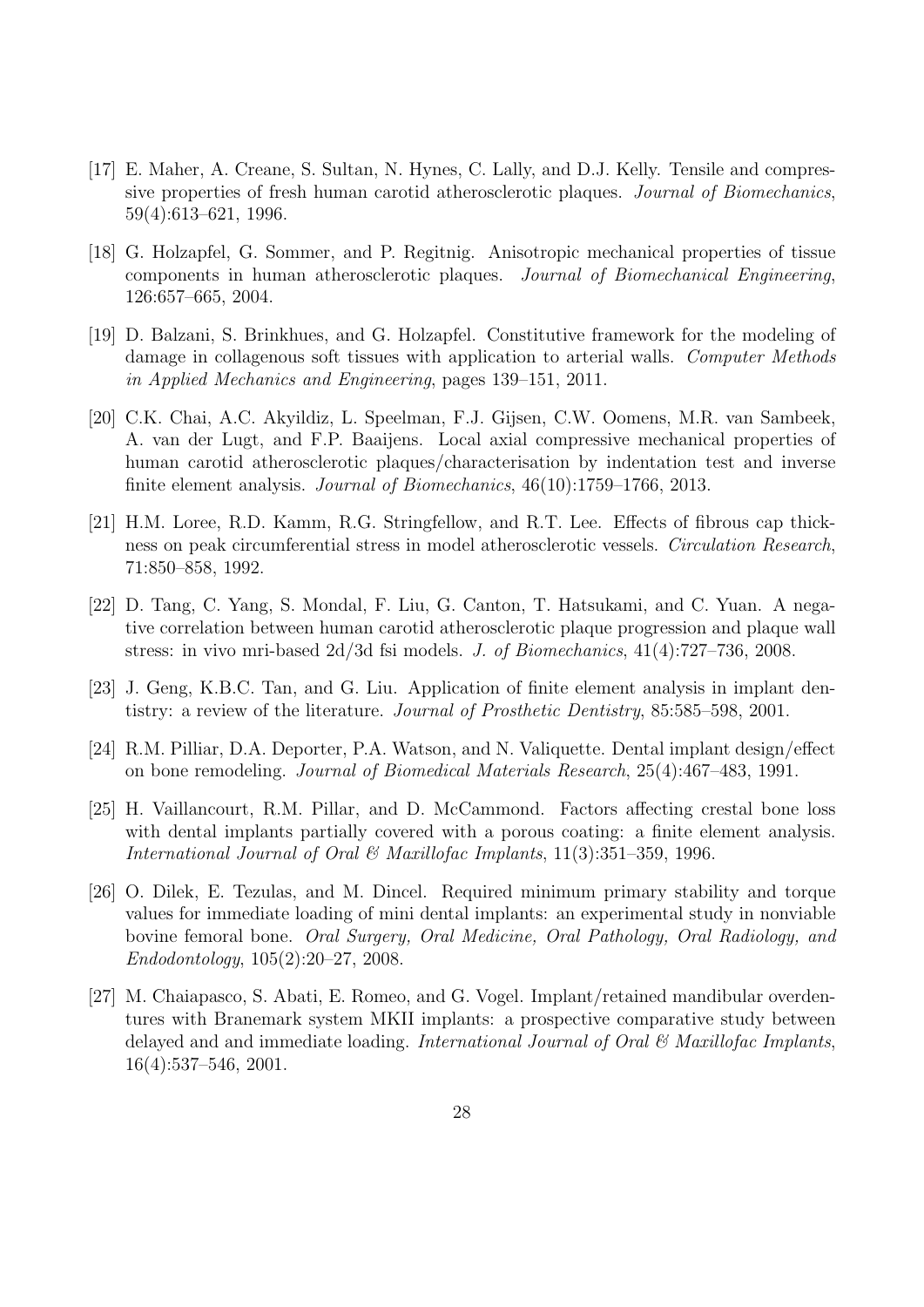- [28] O. Kayabasi, E. Yuzbasioglu, and F. Erzincanli. Static, dynamic and fatigue behaviors of dental implant using finite element method. Advances in Engineering Software, 37:649–658, 2006.
- [29] G. E. Wider, J. A. Tesk, and E. Privitzer. Interaction effects among cortical bone, cancellous bone, and periodontal membrane of natural teeth and implants. Journal of Biomedical Matererials Research, 10(4):613–623, 1976.
- [30] H. Van Oosterwyck, J. Duyck, J. Vander Sloten, G. Van der Perre, M. De Cooman, S. Lievens, R. Puers, and I. Naert. The influence of bone mechanical properties and implant fixation upon bone loading around oral implants. Clinical Oral Implants Research, 36:1017–1043, 1998.
- [31] L. Formaggia, J.F. Gerbeau, F. Nobile, and A. Quarteroni. On the coupling of 3D and 1D Navier-Stokes equations for flow problems in compliant vessels. Computer Methods in Applied Mechanics and Engineering, 191(6-7):561–582, 2001.
- [32] E Carrera. Theories and finite elements for multilayered plates and shells: a unified compact formulation with numerical assessment and benchmarking. Archives of Computational Methods in Engineering, 10(3):215–296, 2003.
- [33] E. Carrera and G. Giunta. Refined beam theories based on Carreras unified formulation. International Journal of Applied Mechanics, 2(1):117–143, 2010.
- [34] E. Carrera, M. Cinefra, M. Petrolo, and E. Zappino. Finite Element Analysis of Structures through Unified Formulation. John Wiley & Sons, Chichester, West Sussex, UK., 2014.
- [35] E. Carrera, M. Maiarú, and M. Petrolo. Component-wise analysis of laminated anisotropic composites. International Journal of Solids and Structures, 49:1839–1851, 2012.
- [36] E. Carrera, M. Maiarú, M. Petrolo, and G. Giunta. A refined 1D element for the structural analysis of single and multiple fiber/matrix cells. Composite Structures, 96:455–468, 2013.
- [37] E. Carrera, A. Pagani, and M. Petrolo. Classical, refined and component-wise theories for static analysis of reinforced-shell wing structures. AIAA Journal, 51(5):1255–1268, 2013.
- [38] E. Carrera and A. Pagani. Free vibration analysis of civil engineering structures by component-wise models. Journal of Sound and Vibration, 333(19):4597–4620, 2014.
- [39] E. Carrera and M. Filippi. Variable kinematic one-dimensional finite elements for the analysis of rotors made of composite materials. Journal of Engineering for Gas Turbines and Power, 136(9), 2014. doi: 10.1115/1.4027192.